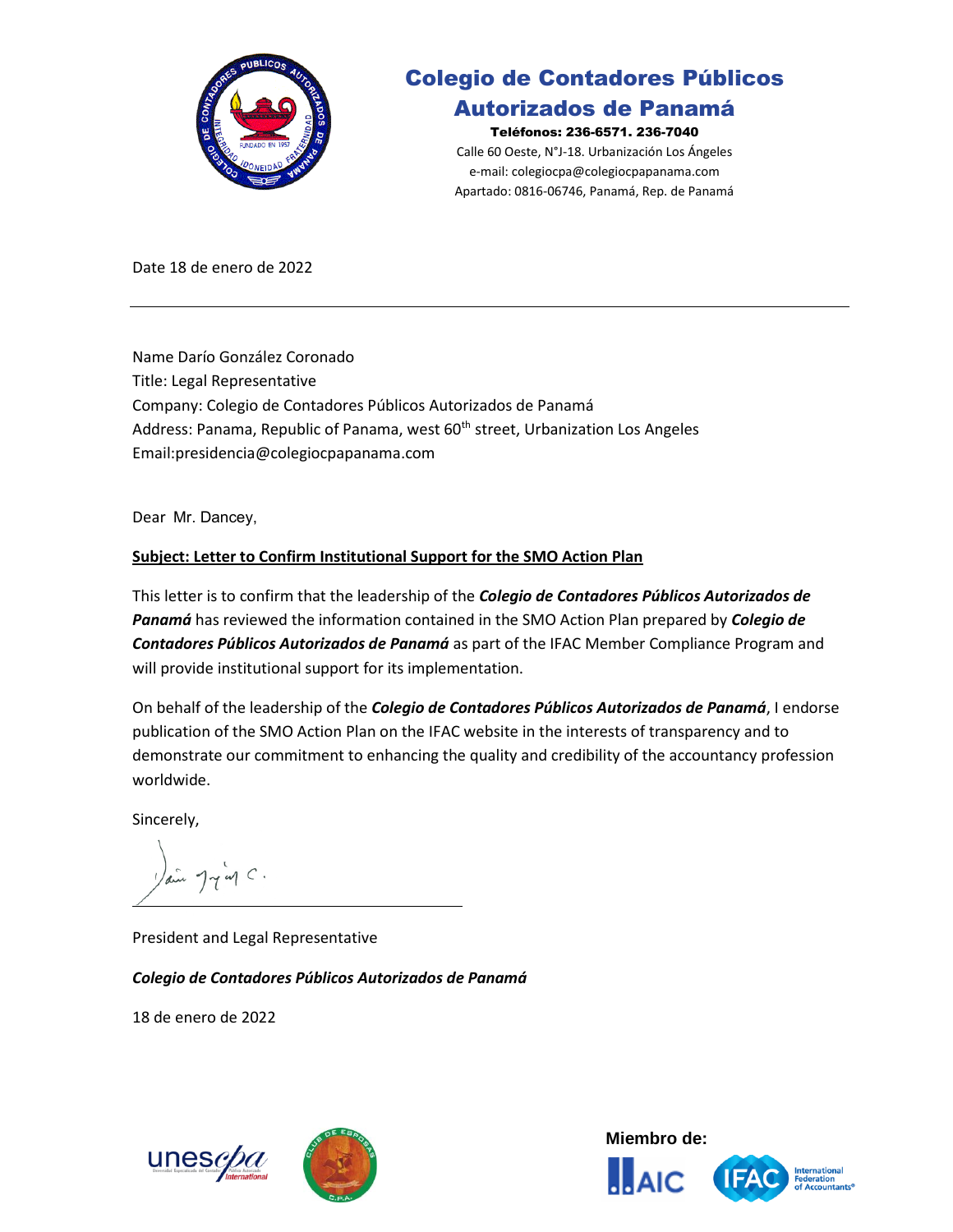<span id="page-1-1"></span><span id="page-1-0"></span>

#### **BACKGROUND NOTE ON ACTION PLANS**

SMO Action Plans are developed by IFAC Members and Associates to demonstrate fulfillment of IFAC Statements of Membership Obligations (SMOs). SMOs require IFAC Members and Associates to support the adoption<sup>[1](#page-1-0)</sup> and implementation<sup>[2](#page-1-1)</sup> of international standards and other pronouncements issued by independent standard-setting boards under the auspices of IFAC as well as by the International Accounting Standards Board (IASB); and to establish a Quality Assurance (QA) review and Investigation and Disciplinary (I&D) systems.

IFAC Members and Associates conduct a self-assessment against the requirements of SMOs and identify areas where improvements are needed. Based on the results of the assessment, Members and Associates develop an SMO Action Plan to (a) demonstrate how they fulfill the requirements of the SMOs and (b) where some requirements are not yet addressed, to present plans towards their fulfillment.

SMO Action Plans are designed to be ever-green documents that provide a comprehensive description of the accountancy profession and its legislative and regulatory environment in the jurisdiction as well as the actions undertaken by IFAC Members or Associates to support adoption and implementation of international standards and best practices.

Regular updates of the SMO Action Plans are required as part of the IFAC Member Compliance Program.

#### **Use of Information**

Please refer to the *[Disclaimer](http://www.ifac.org/about-ifac/membership/members/disclaimer)* published on the Compliance Program website.

#### **ACTION PLAN**

| Colegio de Contadores Públicos Autorizados de Panamá (CCPAP) |
|--------------------------------------------------------------|
| Board of Directors of the CCPAP (BOD CCPAP)                  |
| July 2010                                                    |
| February 2022                                                |
| February 2025                                                |
|                                                              |

<sup>&</sup>lt;sup>1</sup> Adoption is concerned with the decision that international standards are appropriate for use in specific national financial reporting environments and with the actions necessary to effect those decisions, including incorporation into national requirements or requiring the use of international standards through law. Adoption may include a process to review draft international standards, translation, public exposure of proposed standards, approval, incorporation into national requirements as necessary, and promulgation of final standards, and, where applicable, a convergence process to eliminate or minimize differences between international and national standards.

<sup>&</sup>lt;sup>2</sup> Implementation may include a process to build awareness of the adopted standards, provide relevant education and training, develop or disseminate implementation guidance and any other activities that promote proper understanding and use of the standards in practice.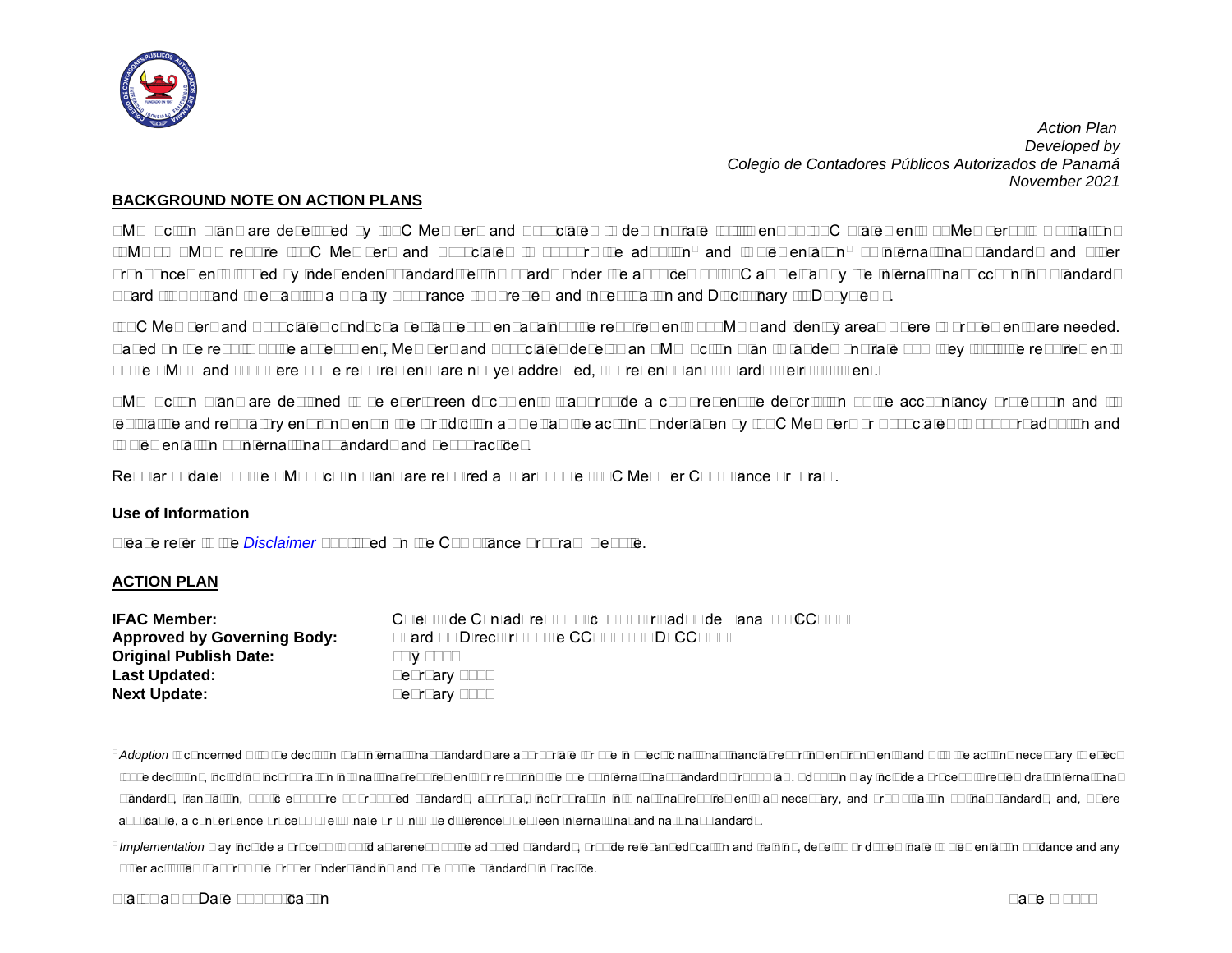

**GLOSSARY**

|                                       | Abbreviations relating to CCPAP, its structure and other panamanian accounting organizations                        |
|---------------------------------------|---------------------------------------------------------------------------------------------------------------------|
| <b>ACONTAP</b>                        | Professional organization of Public Accountants of Panama: Asociación de Contadores Públicos Autorizados de Panamá  |
| <b>ALCAPA</b>                         | Alliance for Quality in Panama: Alianza de Calidad de Panamá                                                        |
| <b>AMUCOPA</b>                        | Professional Organization of Public Accountants of Panana: Asociación de Mujeres Contadoras Públicas Autorizadas de |
|                                       | Panamá                                                                                                              |
| <b>APA</b>                            | <b>Authorized Public Associations</b>                                                                               |
| <b>BOD_CCPAP</b>                      | Board of Directors of the CCPAP                                                                                     |
| <b>CCPAP</b>                          | Professional Organization of Public Accountants of Panana (only affiliated to IFAC):                                |
|                                       | Colegio de Contadores Públicos Autorizados de Panamá                                                                |
| <b>CCPAP-EC</b>                       | <b>CCPAP's Education Commission</b>                                                                                 |
| <b>CCPAP-ISC</b>                      | <b>CCPAP's International Standards Commission</b>                                                                   |
| <b>CCPAP-PP</b>                       | <b>CCPAP's Professional Practice Commission</b>                                                                     |
| <b>INSPAT</b>                         | Panamanian institute of tax experts: Instituto Panameño de Tributaristas                                            |
| <b>UNESCPA</b>                        | Universidad Especializada del Contador Público Autorizado                                                           |
|                                       | Abbreviations related to Panamanians Institutions                                                                   |
| <b>JTC</b>                            | Technical Accounting Board: Junta Tecnica de Contabilidad                                                           |
| <b>FAECO</b>                          | Accounting and Amdministratrion Faculty: Facultad de Administración de Empresas y Contabilidad                      |
| <b>MEF</b>                            | Ministry of Economy and Finance: Ministerio de Economía y Finanzas                                                  |
| <b>MEDUCA</b>                         | Ministry of Education-Ministerio de Educación                                                                       |
| <b>TAT</b>                            | Administrative Tax Court: Tribunal Administrativo Tributario                                                        |
| <b>UP</b>                             | Panamanian University: Universidad de Panamá                                                                        |
| <b>IFAC and related abbreviations</b> |                                                                                                                     |
| <b>CPD</b>                            | <b>Continuing Professional Development</b>                                                                          |
| <b>IAASB</b>                          | International Auditing and Assurance Standards Board                                                                |
| <b>IAESB</b>                          | International Accounting Education Standards Board                                                                  |
| <b>IASB</b>                           | International Accounting Standards Board                                                                            |
| <b>IES</b>                            | <b>International Education Standards</b>                                                                            |
| <b>IESBA</b>                          | International Ethics Standards Board for Accountants                                                                |
| <b>IFRS</b>                           | International Financial Reporting Standards                                                                         |
| <b>IPSAS</b>                          | International Public Sector Accounting Standards                                                                    |
| <b>ISA</b>                            | International Standards on Auditing                                                                                 |
| I&D                                   | <b>Investigation and Disciplinary System</b>                                                                        |
| QAP                                   | <b>Quality Assurance Program</b>                                                                                    |
| <b>ISQM</b>                           | International Standard on Quality Management                                                                        |
| <b>SME</b>                            | <b>Small and Medium Enterprises</b>                                                                                 |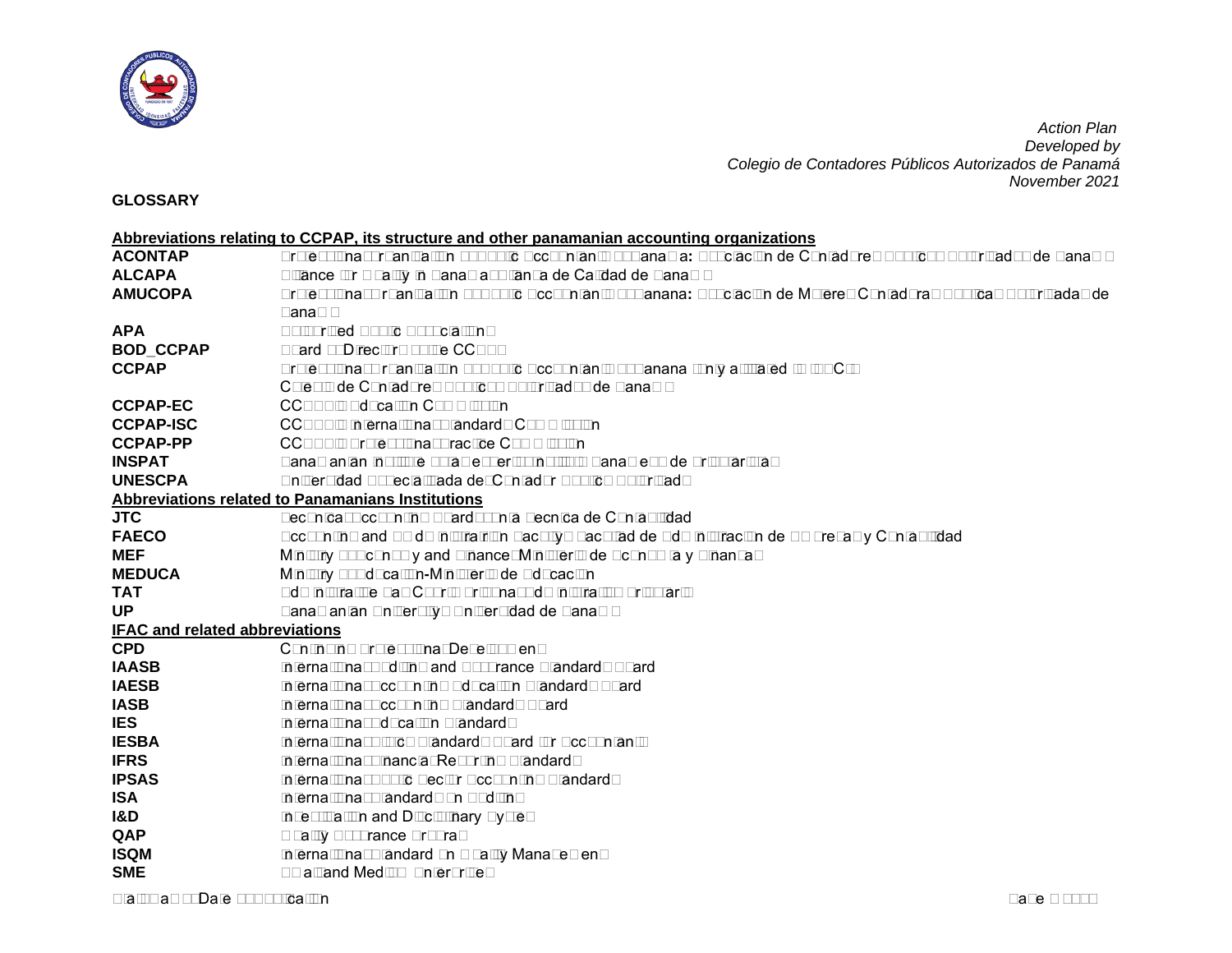

| <b>Action Plan Subject:</b>   | General Description of Organization, Environment and Goals of the Action Plan                  |
|-------------------------------|------------------------------------------------------------------------------------------------|
| <b>Action Plan Objective:</b> | Describe Regulatory and Standard-Setting Framework, Governance, Challenges and Success Factors |

## *General Background*

The CCPAP is the main accounting association in Panama, dedicated to maintaining the leadership of the profession, associating the Certified Public Accountants of the Republic, supporting them, updating them and promoting the ethics and professional excellence of the accountants through continuous professional education.

To qualify as a member of the CCPAP the main requirement is to hold a CPA license provided by the JTC.

CCPAP currently has around 1,014 members, as at June 30<sup>th</sup>, 2021.

In terms of licensing, CCPAP is not responsible for this process.

#### *Regulatory and Standard Setting Framework*

As of today, the Law No.57 from 1978 regulates the practice of the profession. This law provides the requirements for Panamanian in order to obtain licensing of public accountants and also to juridical persons who meet the requirements of the referenced law, may practice the profession of Authorized Public Accountant in Panama.

Further to our last report sent in 2018 and after several efforts in the past years to change the law without success, in 2019 a parliamentary initiative from legislator Gerardo Herrera (who is also a CPA) and together with JTC, all APA, two universities and INSPAT activated a technical committee to adequate and update the law.

The Technical Committee presented the new norm which intention is to derogate the Law 57. The document was subject to changes during the process in the legislative body, but finally approved by the Legislative Assembly on October 29<sup>th</sup>, 2021. In this moment the law is waiting to be sanctioned by the Executive Body (President).

This new norm seeks a modern and adequate legal regulation for the profession, including adapting the Code of Ethics for professional accountants by IESBA among others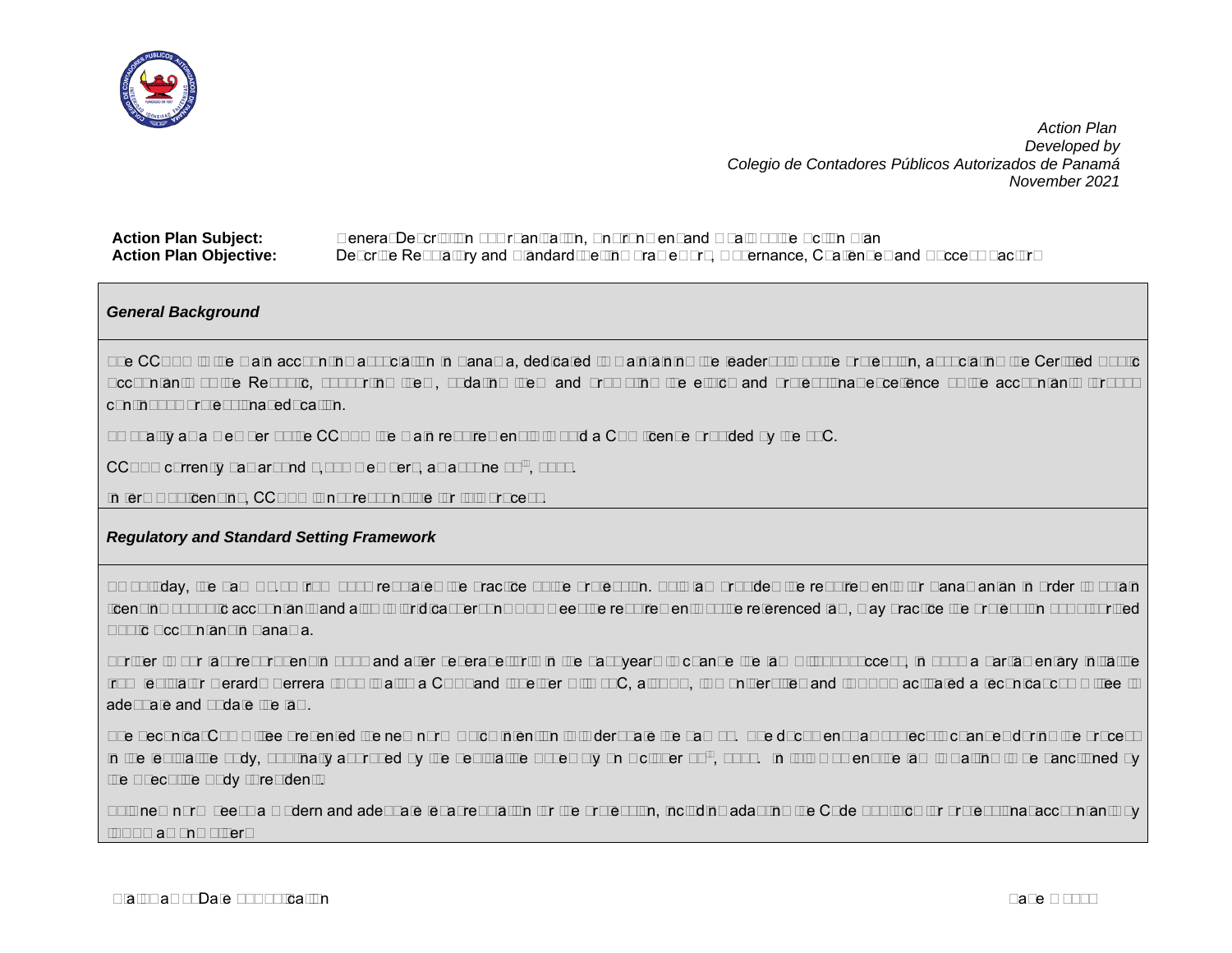

On the other side, the IFRS issued and to be issued by the IASB, were adopted as its own and applied in the Republic of Panama, according to Law No. 6 of February 2, 2005, Article 74, paragraph 1. In addition, the General Revenue Directorate orders the preparation of taxpayers' income tax returns based on accounting records using the accrual system on the basis of the IFRS. ISA is also mandatory by this same law (paragraph 2) for the audits performed in Panama.

In case of the IFRS SMEs, Decree No. 03-2010 of October 28<sup>th</sup>, 2010, published by the Ministry of Commerce and Industries, the JTC of Panama approved the adoption of IFRS for SMEs in the Republic of Panama, issued by IASB.

Decree 220 of July 25<sup>th</sup>, 2014, by which the IPSAS are adopted in Panama. This decree was officially published on October 20<sup>th</sup>, 2014, where the Office of the Comptroller General of the Republic of Panama decrees the adoption of the International Standards for the Public Sector (IPSAS) of the International Federation of Accountants (IFAC).

## *CCPAP Governance Framework*

The BOD CCPAP, which is composed of nine members, is elected annually by the membership.

The Court of Honor (Tribunal de Honor) and the Professional Ethics Committee (Comité de Etica Profesional) are disciplinary bodies, whose members (made up of seven each) are elected by the general assembly.

The CCPAP has two types of committees, established on the bylaws, to support the objectives of the BOD\_CCPAP: Management Committees and Technical Committees.

The primary function of these committees is to contribute to the efficient operation of the organization as well as to contribute to the expansion, the progress of accounting and audit areas, awareness of the profession, ensuring the development of the best education in the field, and provide opinions, answer technical questions, and settle conflicts that may arise among members or submitted as an arbitration process in the matters of competence.

## *Challenges and Key Success Factors*

Although the CCPAP continues to strive to raise awareness about the importance of high quality on financial information through its multiple training activities during these years, this period has been affected as a result of the pandemic.

As COVID-19 continues to affect individuals and businesses, the definition of normal is still changing. However, one thing that seems to be consistent throughout this global pandemic is that adaptability is key.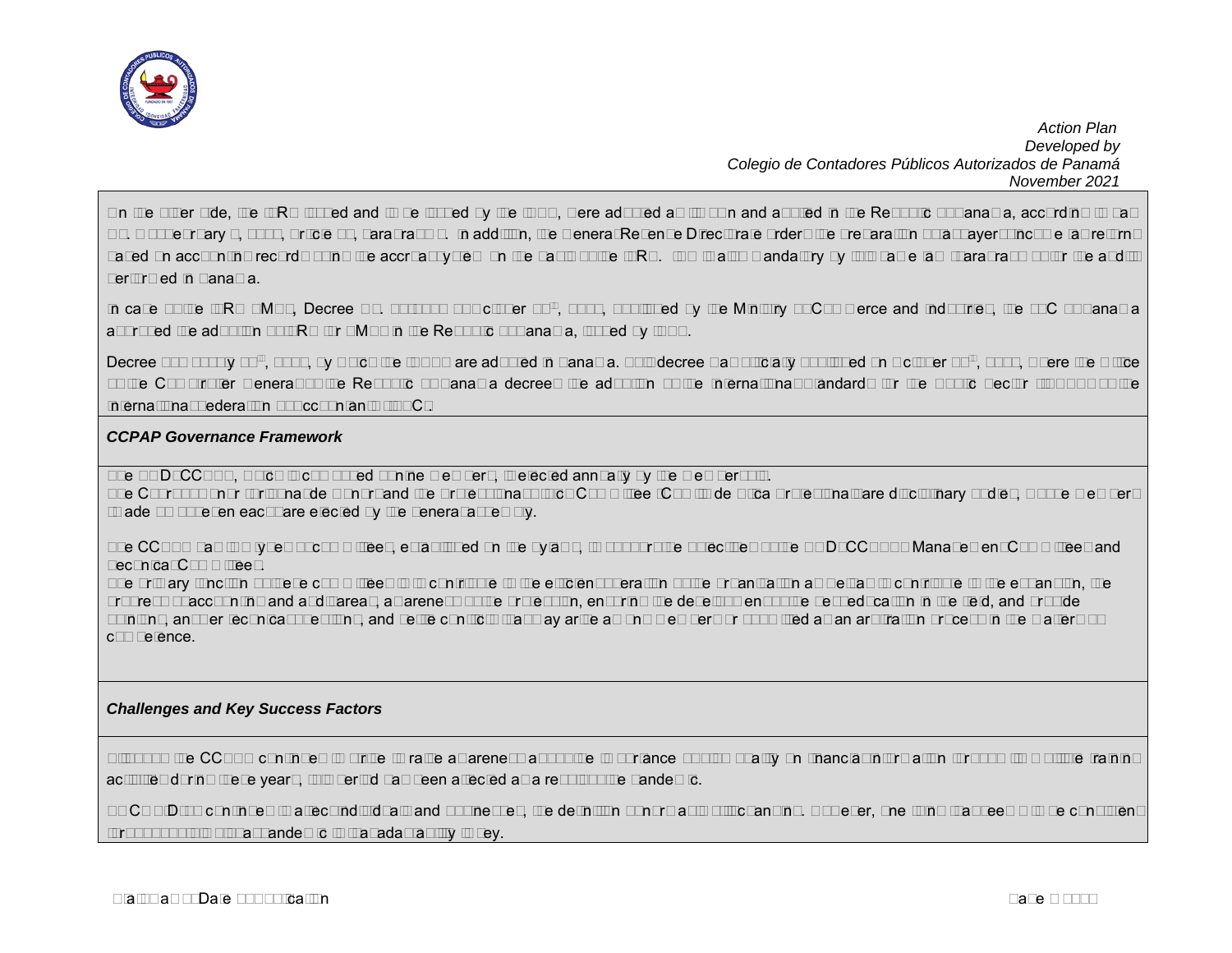

Now, more than ever, the CCPAP is focusing its concerns on the wellbeing of their member and employees, by changing their training activities to virtual as well as keeping their staff at teleworking, among other decisions.

Taking this difficult situation in account, the action plan for these years have has made some progress, but not as we would have expected.

In the next lines, we will explain our challenges for each Statements of Membership Obligations:

**SMO 1**– The Quality Alliance of Panama (ALCAPA) integrated by the CCPAP and the Association of CPA´s Women of Panama (AMUCOPA). 30% participation of AMUCOPA, while CCPAP participate with 70%. The objective of the program is to design, develop and implement a National Quality Control Review Program for auditing and assurance services.

## **Chronology**

On February 6<sup>th</sup>, 2013, an agreement was signed with the Puerto Rico CPA Association to support Panama with the project.

On November 1, 2013, the bylaw of the Panama Quality Control Review Program was approved.

Between November 2013 and October 2015, the twenty-six (26) chapters of the Procedures Manual of the Quality Control Review Program were completed.

In December 2015, the first seminar was held for Reviewers of the Quality Control Program and to firms interested to participate in the Program.

In January 2016, the Regulatory Committee for the Quality Control Review Program was established.

## **On December 14th, 2016, the Program was officially launched.**

In June 2017, the second seminar was held for firms and reviewers.

Up to now, nine (9) affiliated accounting firms received the quality control reviews. Currently, there are four professional reviewers.

## **Current challenges**:

To continue promoting the program among medium and small audits firms, so to increase the amount of quality reviews.

To make accountants and auditors aware of the benefits of participating in the program

Trainings and seminars on the International Standard on Quality Management 1 and 2

To promote the program at the national level through the JTC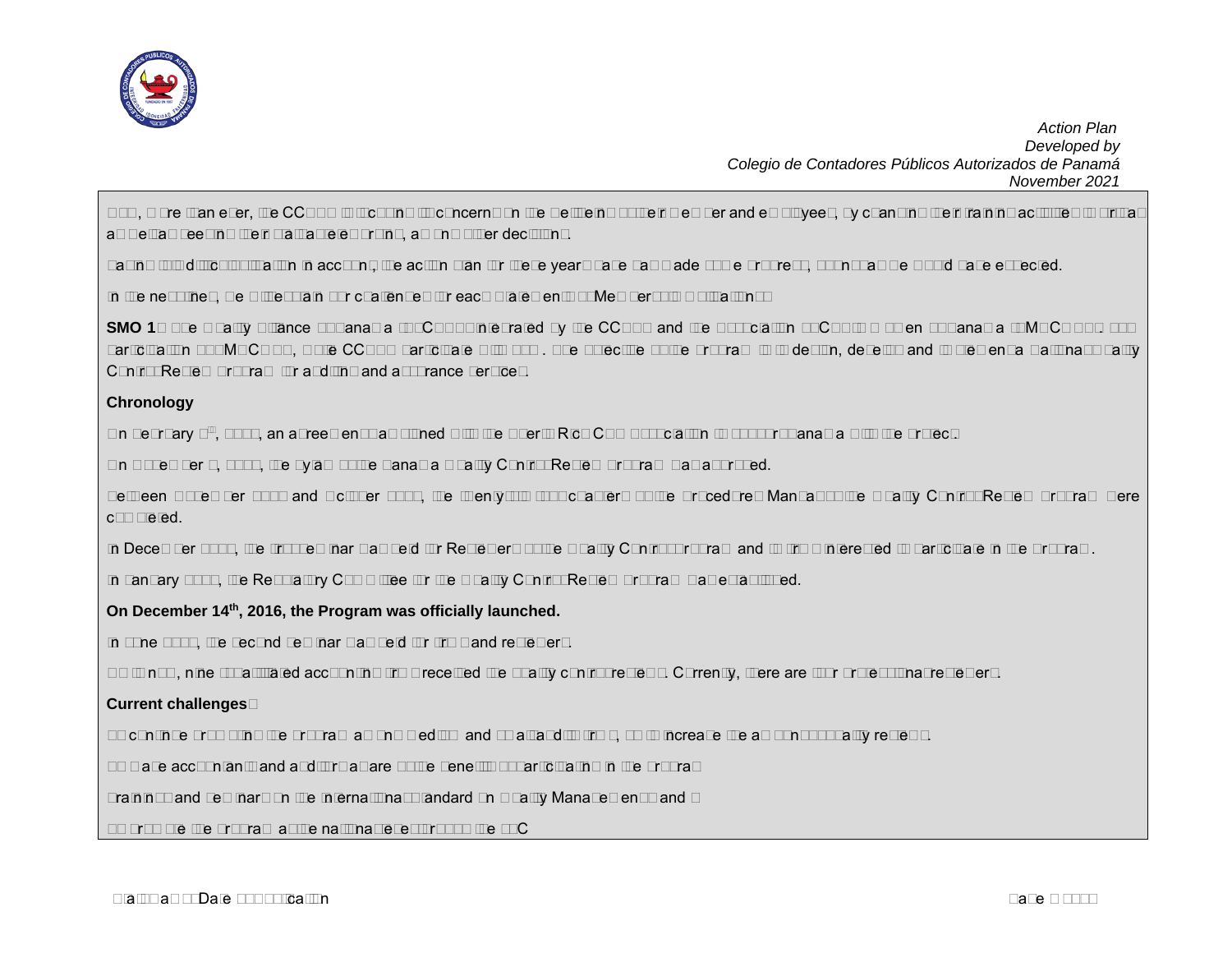

**SMO 2**– Since the last report in 2018 until now in 2021, the BOD\_CCPAP is working together with the CCPAP-EC analyzing the development of educational techniques in the fields of information technology, communication and accounting.

As the IAESB is focused on developing the professional knowledge, skills, values, ethics, and attitudes of the accountancy profession; it is our goal to be focused in developing the same areas in our Educational Program.

Despite the fact that COVID19 limited us to carry out face-to-face events, the CCPAP-EC, together with the BOD CCPAP and the CCPAP administration staff, prepared a complete educational program in virtual mode, not only for our members, but for all the accounting professionals and public in general. Social networks were activated and live interviews were conducted with experts on different topics of interest to the profession.

Regarding the process of changing our Panamanian Accountant Law, the CCPAP played a leading role, holding an unprecedented event: A Virtual Forum on the relevant aspects of the new proposed law, compared to the current law, with the participation of the commissioners of the technical table. Members of all APA participated, as well as two of the most prestigious universities in the country. The presentations were uploaded to Facebook so that everyone could review them.

## **Current challenges:**

To maintain and improve our Educational Program aligned with the IES´s

To explore the "Knowledge Gateway" section in the IFAC website, in order to use the e-tools and adapt them to our needs.

**SMO3**– On April 9, 2021, the JTC installed the National Financial Accounting and Auditing Technical Standards Commission (NOCOFIN) for the years 2021-2023. Two distinguished members of our association were designated to participate in this commission. One of them being appointed as vice president of said commission.

The main functions of the commission are to analyze and disseminate draft standards, as well as IFRS, IFRS for SMEs and the ISAs published by international bodies.

In October of this year, a third member of our body is appointed to join the commission, at the request of the JTC**.**

On the other hand, our CCPAP-EC together with the CCPAP-ISC and the CCPAP-PP are working hard to design a program that will be called "Virtual Accounting Advise" (Consultorio Contable Virtual) that will have the purpose of conducting in live interviews with experts in one of the social networks (Instagram) answering questions to the accounting community, especially in the area of international standards.

Additionally, we have received important contributions in the initiative started in the 2020-2021 called "Room of Former Presidents" (Sala de Ex Presidentes). A space dedicated to our past presidents who provide valuable information on various topics, including many on the subject of international regulations. These are short articles that are published on social networks, sent by email and posted on the school's website.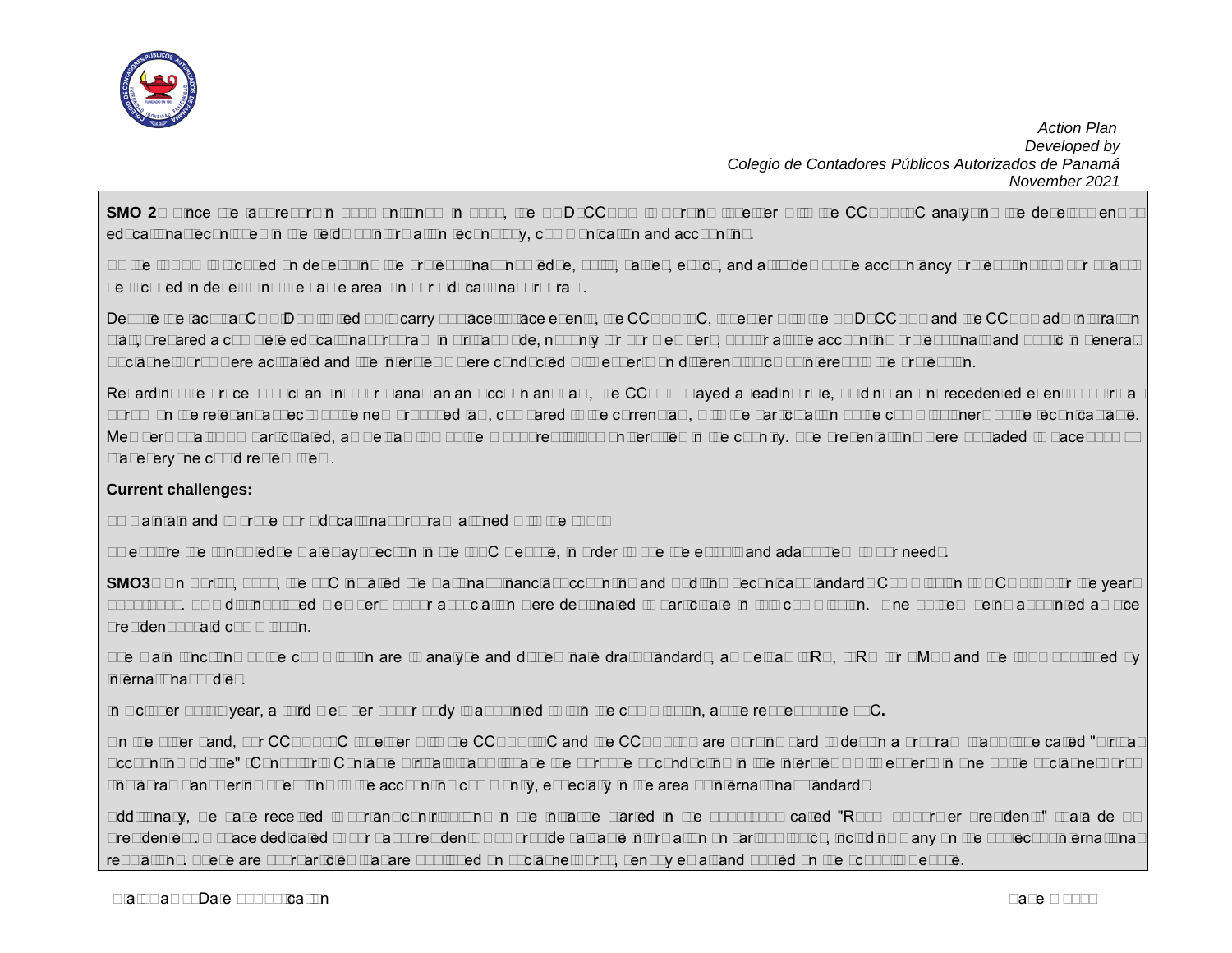

#### **Current challenges:**

Keep and improve our trainings, workshops and seminars on on issues related to international regulations.

**SMO4**–The CCPAP is clear and understand that the IESBA Code of Ethics establishes the fundamental principles of professional ethics for professional accountants, and provides a conceptual framework and guidance for applying those principles.

Taking this in account, one of the most important changes in our new National Accountant Law is the adoption of the IESBA Code of Ethics.

Our aspiration is that the law, which is already approved by the Legislative Body, could be sanctioned by the executive body soon.

In the meantime, the CCPAP support all training and seminars initiatives from the Interamerican Accounting Association (AIC) on this important topic. For this regional body, our CCPAP members are participating in several committees, one of them is the Professional Practice and Ethics Committee, with one of our members acting as vice president of the commission.

## **Current challenges**:

To continue promoting the adoption of the code of ethics to all members and accounting community in our country, by seminars and workshops.

**SMO5**– With the Decree 220 of July 25th, 2014, IPSAS were adopted in Panama. This decree was officially published on October 20th, 2014, where the Office of the Comptroller General of the Republic of Panama decrees the adoption of the International Standards for the Public Sector (IPSAS) of the International Federation of Accountants (IFAC).

Through communication MEF-2017-74605 of December 6<sup>th</sup>, 2017, the Ministry of Economy and Finance (MEF) authorized the implementation of the accounting system (Isthmus) for the Government Sector as of January 2018. With this implementation, the General Government Accounting Manual is based on In the International Public Sector Accounting Standards (IPSAS) issued by the International Public Sector Accounting Standards Board of the IFAC.

These standards were reviewed by the Comptroller General of the Republic of Panama, through the National Department of Accounting Methods and Systems, which were approved by Decree No. 01-2017-DNMySC of January 3<sup>rd</sup>, 2017.

Among the changes that arise from migrating financial information based on the Governmental Accounting Standards of Panama to the new accounting policies according to the General Government Accounting Manual based on the International Public Sector Accounting Standards, in terms of the presentation of the financial reports with general purpose, is to separate the budget accounting that is handled by the national budget process, from the cash or paid accounting system to an accrual or accumulated accounting system, mainly with income and expenses, since the Government entities do not handle the concept of accounts receivable or accounts payable when a commitment is signed or the order to proceed is received.

Due to the COVID19, the process of adequate the accounting system is ongoing.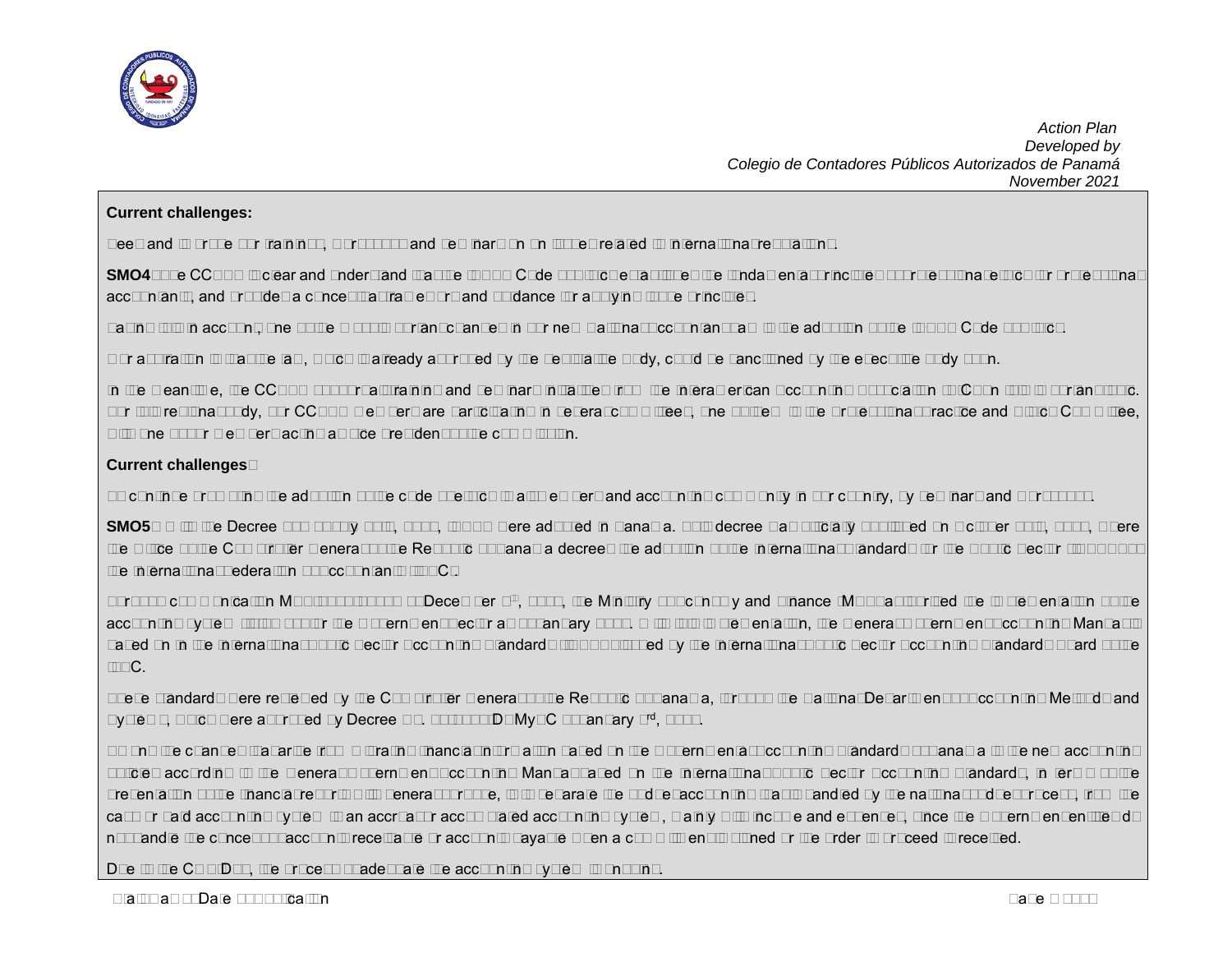

#### **Current challenges:**

Keep monitoring the process and report to the membership any news.

**SMO6**–The CCPAP in its bylaw, had designated the Court of Honor (Tribunal de Honor) and the Professional Ethics Committee (Comité de Etica Profesional) as disciplinary bodies of the organization.

As mentioned, CCPAP could only take disciplinary measures in case to our members only.

CCPAP does not have legal authority to implement I&D in the country; due to this reason, we encourage JTC to promote benchmark with other countries, to strengthen I&D in Panama.

**SMO7** -- CCPAP-ISC members have identified that main limitations for medium and small businesses to adopt or implement IFRS FOR SMEs are the complexity to obtain funding, and an unclear understanding of the Standard and the adoption or convergence process. A legislation approving the use of these standards was issued. CCPAP with UNESCPA have been supporting this initiative with a representative number of seminars, trainings and Congress covering this subject, and was also part of the program of compliance and continuing education throughout the Country.

#### *Priorities for 2020 - 2022*

Our priorities in this two-year period will be focused on three pillars:

1. Improve administrative performance by redesigning processes through technological tools that make the service to members and the CCPAP´s relationship with other national and international entities more efficient. Understand and include ESG issues in administrative performance.

2. Deepen on each of SMO´s, conducting different surveys to our members in order to maintain evidence of the progress in each of these statements. 3. Reinforce training materials and tutoring programs, emphasizing inclusion, diversity and innovation.

#### *Projects*

1. Maintain virtual training activities. Since the beginning of the pandemic, members have been provided free webinars with current topics, widely accepted by the accounting community.

2. Strengthen the technological area, including social networks and website. Launch of chatbot "Luca", virtual assistant for general information.

3. Sign cooperation agreements with different entities, to offer a range of services to our members.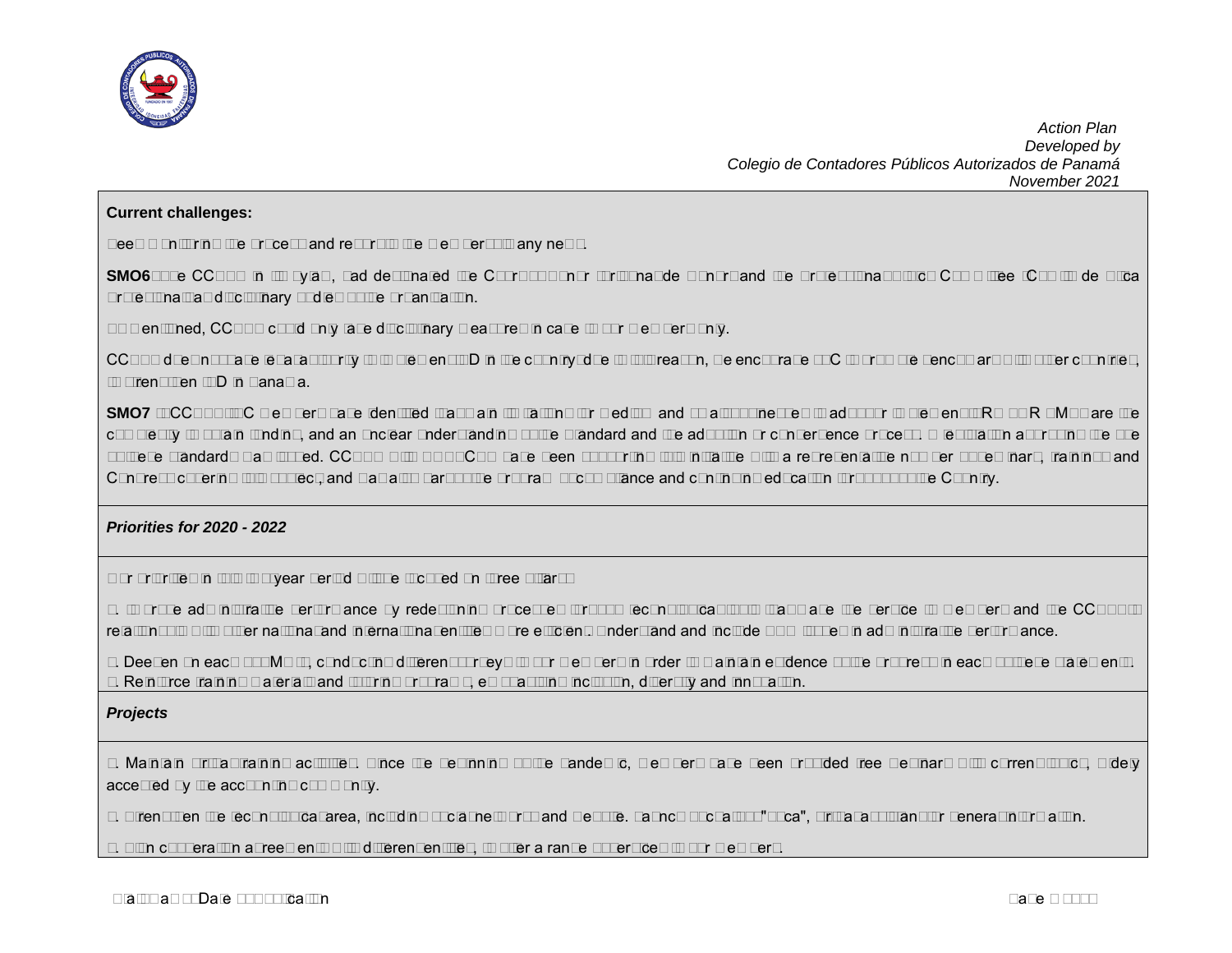

4. To explore international certification programs that can help boost professional prestige to our members as well to our institution.

5. Maintain and strengthen the relationship with government institutions linked to the profession, such as the JTC and others such as the general comptroller's office and supervisory bodies of the different industries.

6. The Special Commission for the Modification of the Statutes was established in order to update our bylaws; in addition, in June 2021 the Finance Commission was formed to support management.

| <b>Start Date</b>              | <b>Actions</b>                                                                                 | Completion<br><b>Date</b> | <b>Responsibility</b> | <b>Resource</b> |  |  |  |
|--------------------------------|------------------------------------------------------------------------------------------------|---------------------------|-----------------------|-----------------|--|--|--|
| <b>Update IFAC Action Plan</b> |                                                                                                |                           |                       |                 |  |  |  |
| Bi-Annually                    | Update and agree Action Plan, then submit to BOD_CCPAP<br>for approval for submission to IFAC. | Bi-Annually               |                       |                 |  |  |  |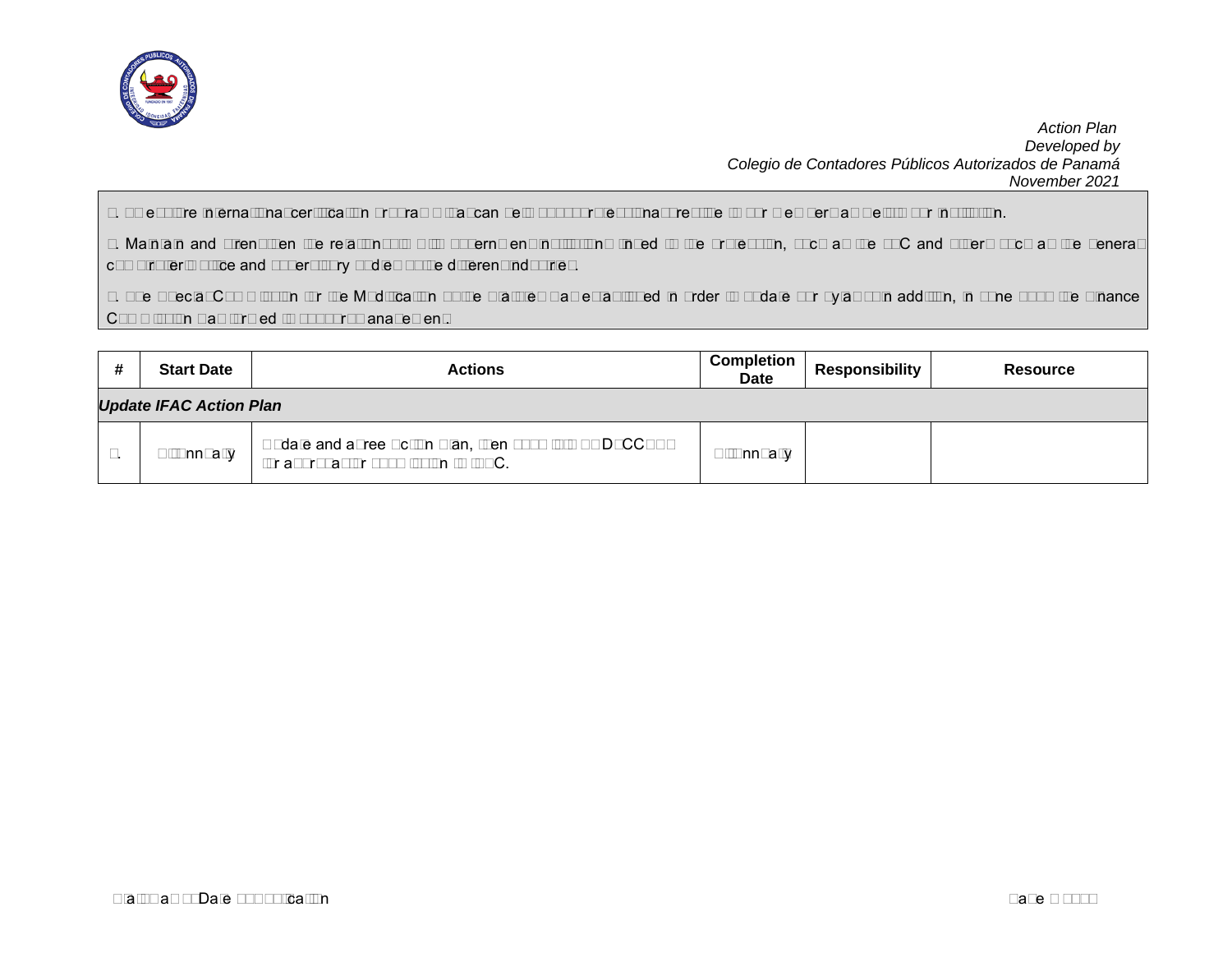

**Action Plan Subject:** SMO 1-Quality Assurance

**Action Plan Objective:** Establish an Effective Quality Assurance Review Program

## *Background:*

The Quality Assurance review system in Panama has been implemented and is already in place, since December 2016.

The CCPAP, through the CCPAP's Professional Practice Commission (CCPAP-PP), took as a top priority the establishment of a sound quality assurance program. The CCPAP has a commitment to establish and provide quality, integrity and the adoption and application of best practice professional standards; particularly the program is based on International Standard on Quality Control 1 (ISQC1).

The CCPAP has an obligation to the public to ensure that members in practice are aligned and consistent with their values.

CCPAP and AMUCOPA originally signed a contract with the CPA´s Association in Puerto Rico (CCPAPR) for a Quality Assurance program than can be applied and implemented in Panama.

Recently, ACONTAP communicated of their intention to restart negotiations with ALCAPA, to sign the addenda to this contract to be part of the project. This program incorporates three phases plus an introductory phase.

During February 2013, the program official Kick-Off was performed, allowing the immediate startup of introductory phase and phase 1. As of this date, phase 2 is fulfilled and phase 3 (monitoring of the program already in place) started officially on January 2016.

This is a voluntary, non-punitive program, regulated by a Regulatory Committee, conformed by members of the two Apa's. COO from the CCPAP is a member of this Committee to shield on compliance.

For 2022, the challenge is:

To continue promoting the program among medium and small audits firms, so to increase the amount of quality reviews.

To make accountants and auditors aware of the benefits of participating in the program

Trainings and seminars on the International Standard on Quality Management 1 and 2.

To promote the program at the national level through the JTC

## *Med Influence / High Gap*

*CCPAP and AMUCOPA (members of ALCAPA) still in the process of incorporating ACONTAP to join the alliance, to be part of the program*.

| <b>Start Date</b>                                                                                           | <b>Actions</b> | <b>Completion</b><br>Date | <b>Responsibility</b> | <b>Resource</b> |  |  |  |
|-------------------------------------------------------------------------------------------------------------|----------------|---------------------------|-----------------------|-----------------|--|--|--|
| Initial Steps in the Creation of an Effective Quality Assurance Review Program (COMPLETED-Program in Place) |                |                           |                       |                 |  |  |  |
| <b>Maintaining Ongoing Processes (Phase III-Monitoring)</b>                                                 |                |                           |                       |                 |  |  |  |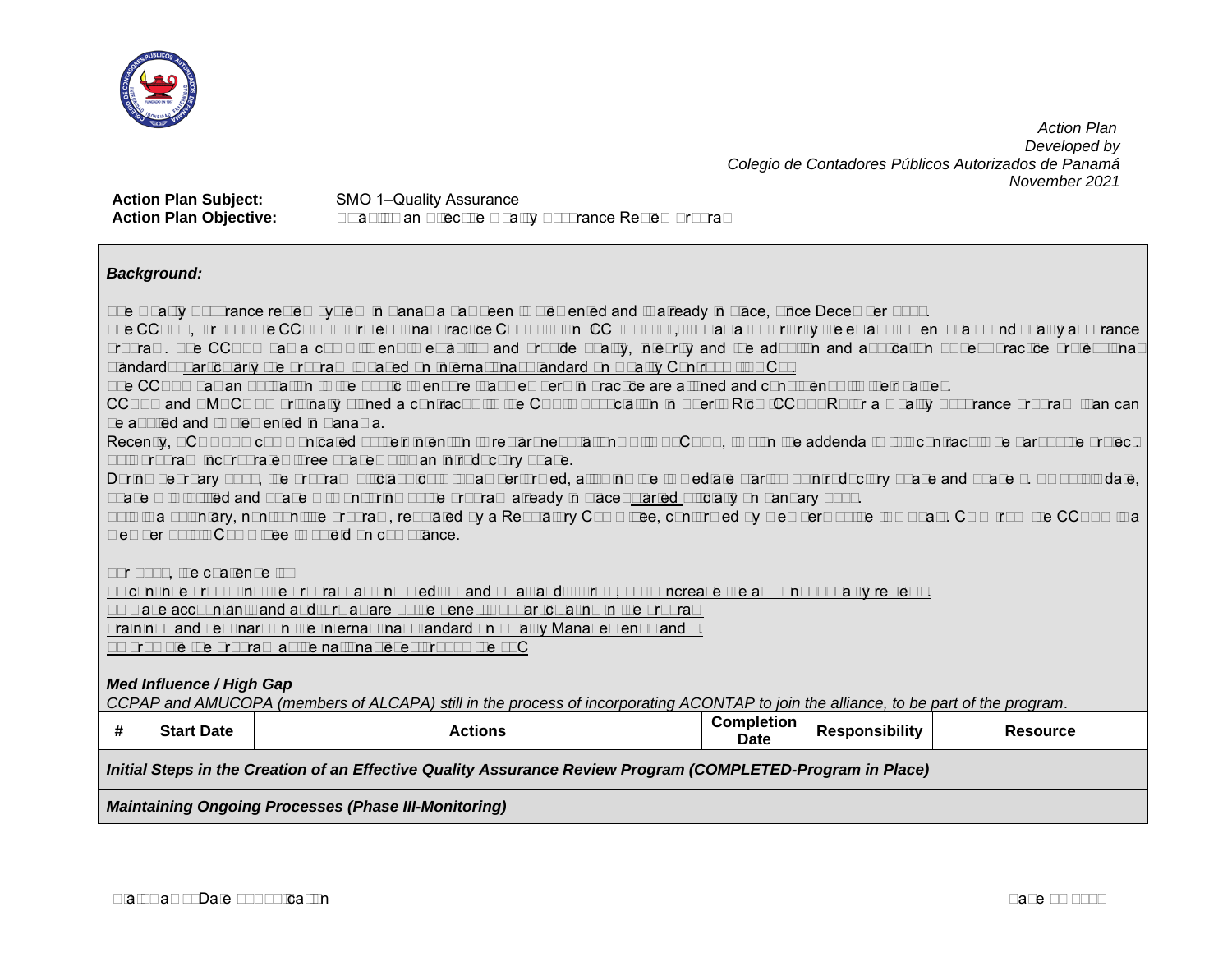

| January 2016 | Ensure, through periodic reviews, that the quality review<br>currently being developed,<br>desianed<br>and<br>program<br>implemented, are aligned with the requirements of the SMO<br>*Detailed information of phase III involving monitoring and<br>specific tasks may be find in the contract. | Ongoing | <b>BOD CCPAP</b> | -QC Reviewers<br>-BOD CCPAP<br>-CCPAPR |
|--------------|--------------------------------------------------------------------------------------------------------------------------------------------------------------------------------------------------------------------------------------------------------------------------------------------------|---------|------------------|----------------------------------------|
|--------------|--------------------------------------------------------------------------------------------------------------------------------------------------------------------------------------------------------------------------------------------------------------------------------------------------|---------|------------------|----------------------------------------|

## **Main Requirements of SMO 1**

| <b>Requirements</b>                                                                                                                                                                          | Y | $\mathbf N$ | <b>Partially</b> | <b>Comments</b> |
|----------------------------------------------------------------------------------------------------------------------------------------------------------------------------------------------|---|-------------|------------------|-----------------|
| <b>Scope of the System</b><br>1. At a minimum, mandatory QA reviews are required for<br>all audits of financial statements.                                                                  | Υ |             |                  |                 |
| Quality Control Standards and Other Quality Control<br>Guidance<br>Firms are required to implement a system of quality<br>2.<br>control in accordance with the quality control<br>standards. |   |             |                  |                 |
| Most up to date versions of ISQC 1 and other relevant<br>3.<br>ISA are adopted as the quality control standards.                                                                             | Y |             |                  |                 |
| Member Body assists firms in understanding the<br>4.<br>objectives of quality control and in implementing and<br>maintaining appropriate systems of quality control.                         | Y |             |                  |                 |
| <b>Review Cycle</b><br>A cycle-based, risk-based, or a mixed approach for<br>5.<br>selecting firms for QA review is used.                                                                    | Υ |             |                  |                 |
| For cycle-based approach, quality control reviews are<br>6.<br>required to take place at least every six years (and<br>every three years for audits of public interest entities).            | Y |             |                  |                 |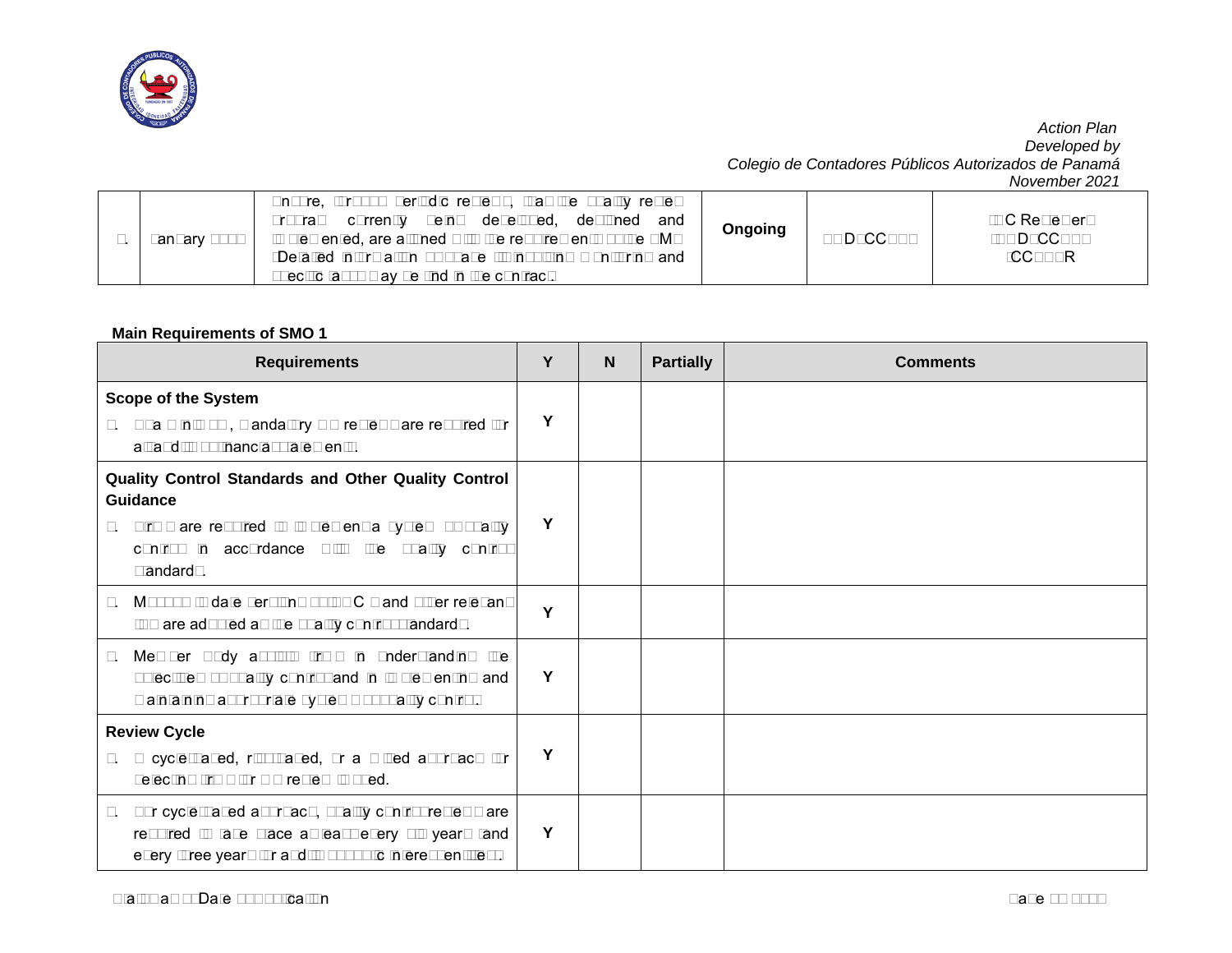

| <b>Requirements</b>                                                                                                                                                                                        | Υ | N | <b>Partially</b> | <b>Comments</b>                                                                                                                                                                 |
|------------------------------------------------------------------------------------------------------------------------------------------------------------------------------------------------------------|---|---|------------------|---------------------------------------------------------------------------------------------------------------------------------------------------------------------------------|
| <b>QA Review Team</b><br>Independence of the QA Team is assessed and<br>$7_{\cdot}$<br>documented.                                                                                                         | Y |   |                  |                                                                                                                                                                                 |
| QA Team possesses appropriate levels of expertise.<br>8.                                                                                                                                                   | Y |   |                  |                                                                                                                                                                                 |
| <b>Reporting</b><br>Documentation of evidence supporting the quality<br>9.<br>control review report is required.                                                                                           | Y |   |                  |                                                                                                                                                                                 |
| 10. A written report is issued upon conclusion of the QA<br>review and provided to the firm/partner reviewed.                                                                                              | Y |   |                  |                                                                                                                                                                                 |
| <b>Corrective and Disciplinary Actions</b><br>11. Reviewed firms/partners are required to make timely<br>adjustments to meet recommendations from the review<br>report.                                    | Y |   |                  |                                                                                                                                                                                 |
| 12. QA review system is linked to the Investigation and<br>Discipline system.                                                                                                                              |   | N |                  | non-obligatory<br>program, non-punitive,<br>This is a<br>but<br>remediate.                                                                                                      |
| <b>Consideration of Public Oversight</b><br>13. The body responsible for QA reviews cooperates with<br>its oversight body and shares information on the<br>functioning of the QA review system, as needed. |   | N |                  | Oversight body is JTC, and the program does not share<br>information with them; although, with the new law, our goal<br>is to introduce the program to be national through JTC. |
| <b>Regular Review of Implementation and Effectiveness</b><br>14. Regular reviews of implementation and effectiveness of<br>the system are performed.                                                       | Y |   |                  |                                                                                                                                                                                 |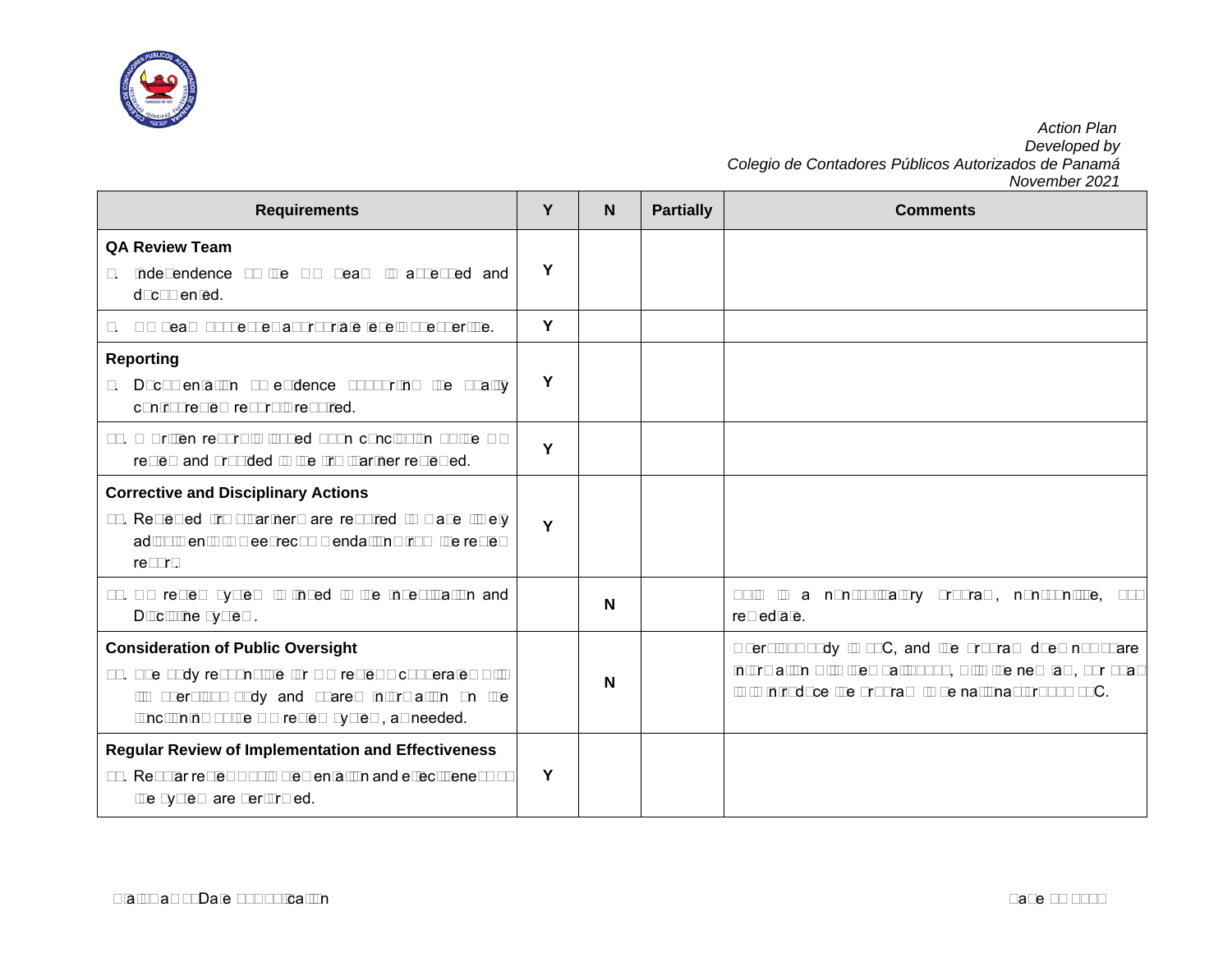

 *Action Plan Developed by Colegio de Contadores Públicos Autorizados de Panamá November 2021* **Action Plan Subject:** SMO 2- International Education Standards for Professional Accountants and Other Pronouncements issued by the IAESB **Action Plan Objective:** *Implementation of the International Education Standards*

## *Background:*

The current accounting law that regulates the professional accountant practice, is Law 57 of September 1, 1978.

The current situation in Panama grants membership to the CCPAP and its certification to any Panamanian citizen who hold a CPA license provided by the JTC. The requirements to obtain a CPA license, are as follows:

1). completion of national college requirements and attainment of a degree in accountancy,

2). a sworn declaration interposed by a lawyer, certifying that there is no pending case at court over the candidate, and that the candidate has not been condemned by crime, against the public faith or the property, within the five years prior to the request of the license.

3). JTC keeps a record of all Public Accountants they have certified.

The CCPAP keeps studying the channels to establish practical experience requirements to new professionals.

In case of our members, CCPAP bylaws indicates in chapter V, art. 14d that is mandatory requirement for a member to comply annually with at least 40 hours of continuing education.

As result of conversations with other regional members of IFAC to implement a system of professional accountancy education, practical experience and certification, we have been benchmarking to identify differences, and finally we believe after looking at the Puerto Rico model, that their model will be more suitable for Panama.

Based on the above, we have already discussed with the Government Representatives, which would be the best and more convenient figure for Panama, which we believe will be through the JTC, as the profession's regulator.

While we enforce the adoption of IES in Panama by law, CCPAP has established a commission to evaluate the creation of a voluntary certification process, aligned to IES.

For 2022, the challenges are, as actual regulations do not require a Quality Program or a Certification, which CCPAP considers a key success factor: To maintain and improve our Educational Program aligned with the IES´s

To explore the "Knowledge Gateway" section in the IFAC website, in order to use the e-tools and adapt them to our needs

## *Influence / Priority Matrix: High Influence / Low Gap*

*Good independence from regulatory agencies and autonomy in the establishment of guidance and influence in required standards.*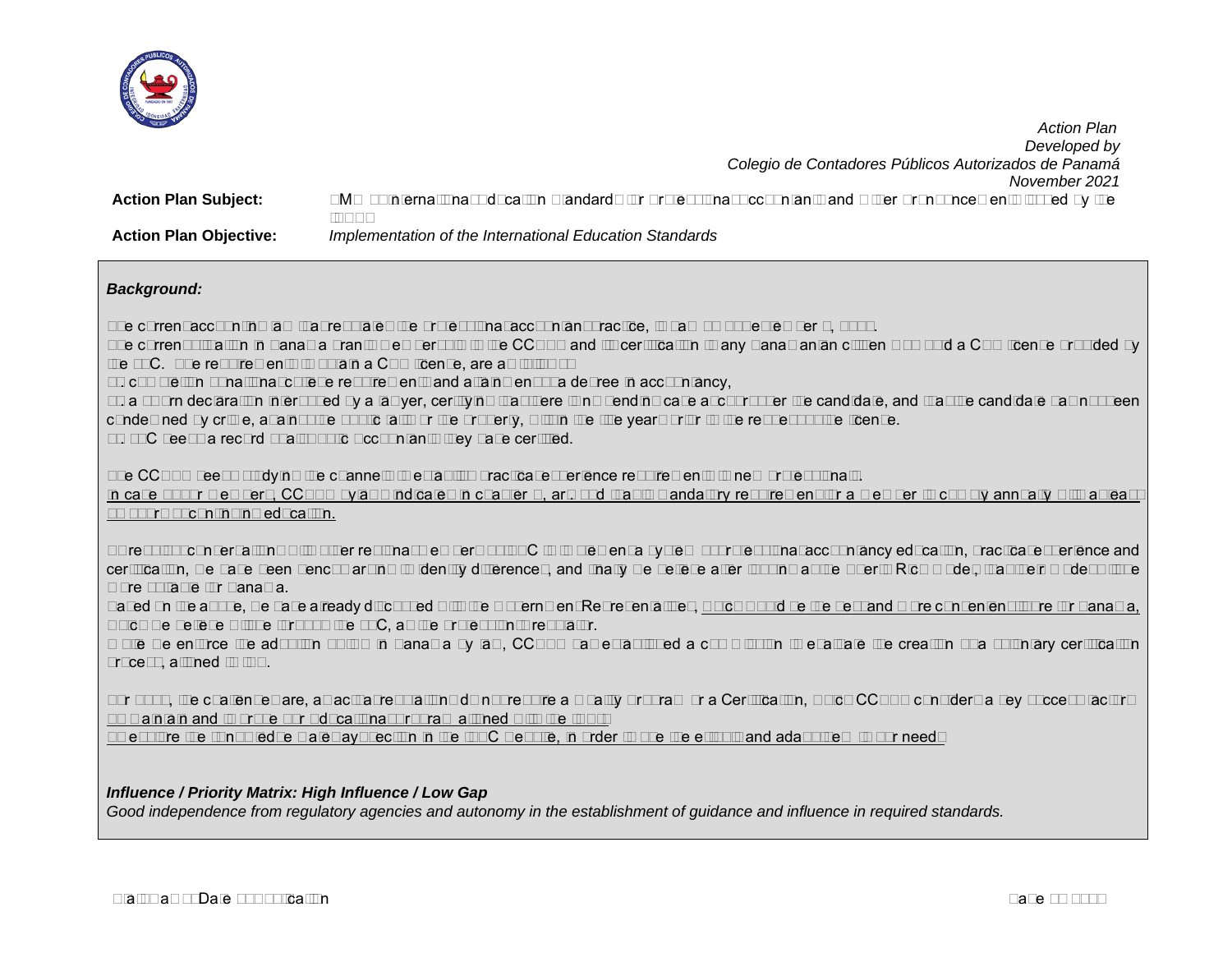

| #  | <b>Start Date</b>                                        | <b>Actions</b>                                                                                                                                                                                                                                                                                                                                                                                                                                                                                                                                                                                                                                                                                                                                                                                                                                                                                                                                                                 | <b>Completion</b><br><b>Date</b> | <b>Responsibility</b> | IVUVUIIIUUI ZUZI<br><b>Resource</b>      |  |  |  |
|----|----------------------------------------------------------|--------------------------------------------------------------------------------------------------------------------------------------------------------------------------------------------------------------------------------------------------------------------------------------------------------------------------------------------------------------------------------------------------------------------------------------------------------------------------------------------------------------------------------------------------------------------------------------------------------------------------------------------------------------------------------------------------------------------------------------------------------------------------------------------------------------------------------------------------------------------------------------------------------------------------------------------------------------------------------|----------------------------------|-----------------------|------------------------------------------|--|--|--|
|    | <b>Initiation of Professional Education Requirements</b> |                                                                                                                                                                                                                                                                                                                                                                                                                                                                                                                                                                                                                                                                                                                                                                                                                                                                                                                                                                                |                                  |                       |                                          |  |  |  |
| 1. | Oct. 2016                                                | Conversation and analysis of the topic of professional<br>accountancy education, practical experience and certification<br>among the CCPAP's Education Commission (CCPAP-EC).<br>Particularly, the requirements of IES 5, Practical Experience<br>Requirements and the requirements of IES 6, Assessment of<br>Professional Capabilities and Competence.<br>Note: The CCPAP Education Commission totally agree with<br>the fact that Practical Experience Requirements are a must,<br>such as Professional Capabilities and Competence. As result<br>of this analysis, the Education Commission indicated that for<br>Panama, they will be two viable options to get the CPA: 1).<br>Validation of Practical Experience Requirements (for which<br>elements of validation must be defined), and 2). CPA Exam.<br>This has been shared with the previous Government<br>Representatives, but as the Government has changed, we<br>need to start all over again with this effort. | <b>June 2018</b>                 | <b>CCPAP</b>          | -CCPAP - EC                              |  |  |  |
| 2. | Jan. 2017                                                | Conversations with other regional members of IFAC that have<br>implemented or are in the process of implementing a system<br>of professional accountancy education, practical experience<br>and certification for the CCPAP's members that has as a base<br>the requirements established in the IES 5 and IES 6.                                                                                                                                                                                                                                                                                                                                                                                                                                                                                                                                                                                                                                                               | <b>June 2017</b><br>Completed    | <b>CCPAP</b>          | <b>CCPAP</b>                             |  |  |  |
| 3. | Jan. 2018                                                | collaboration with the Panamanian University<br>In In<br>(Universidad de Panama), identify and review the various<br>areas of study of the professional accountancy education<br>program and the system of regulating the professional<br>practical experience for the members of the CCPAP.<br>We are still in the process of negotiating a cooperation<br>agreement with Universidad de Panama accounting<br>school, to support this objective.                                                                                                                                                                                                                                                                                                                                                                                                                                                                                                                              | Ongoing                          | <b>CCPAP</b>          | $CCPAP - EC$<br>Universidad de<br>Panama |  |  |  |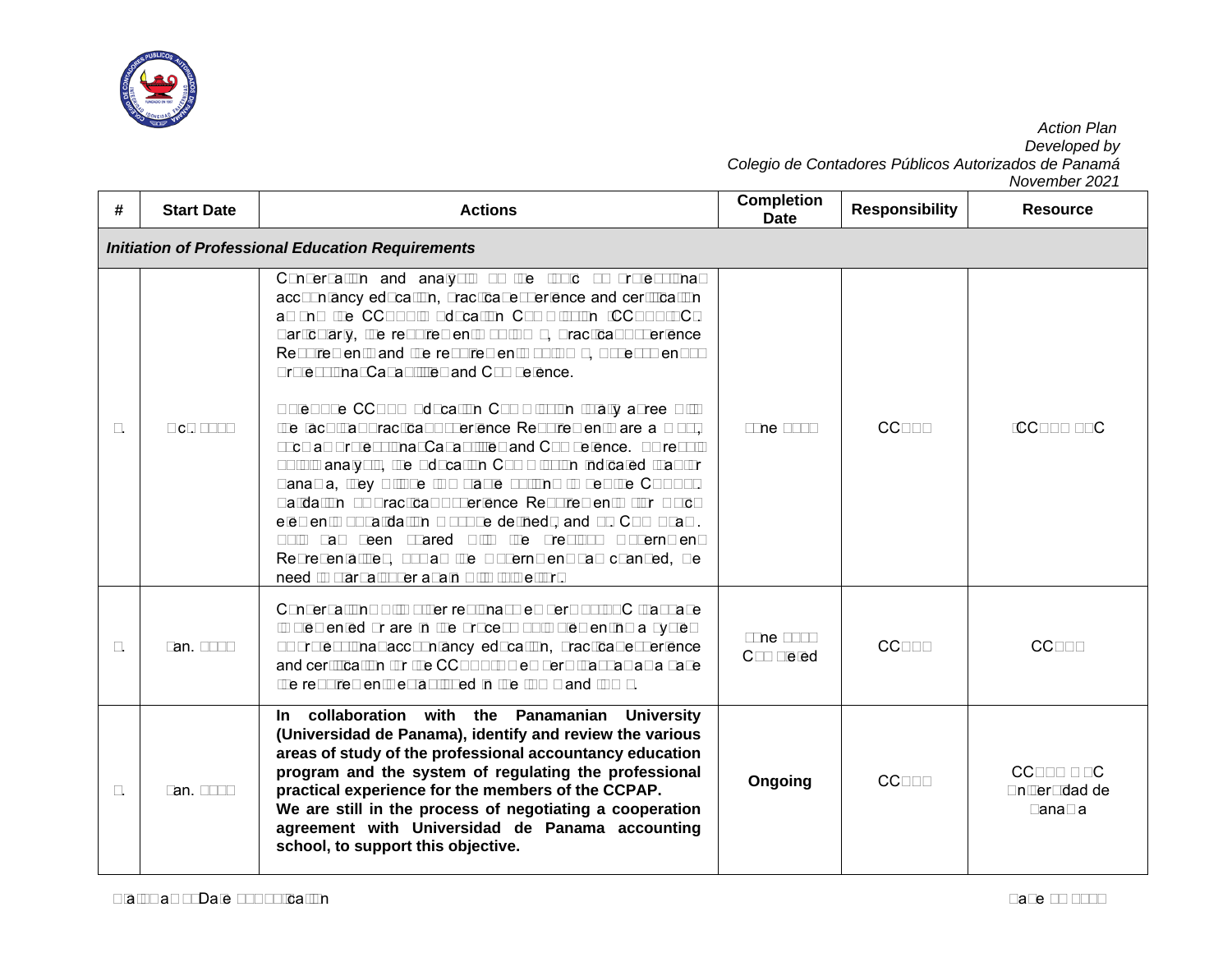

| #  | <b>Start Date</b>                    | <b>Actions</b>                                                                                                                                                                                                                                                                                                                                                                                                                                                                                                                                                                                | <b>Completion</b><br><b>Date</b> | <b>Responsibility</b> | <b>Resource</b>            |  |
|----|--------------------------------------|-----------------------------------------------------------------------------------------------------------------------------------------------------------------------------------------------------------------------------------------------------------------------------------------------------------------------------------------------------------------------------------------------------------------------------------------------------------------------------------------------------------------------------------------------------------------------------------------------|----------------------------------|-----------------------|----------------------------|--|
| 4. | Apr.2018                             | Perform a comparison of the various areas of study of the<br>professional accountancy education program and the system<br>of regulating the professional practical experience for the<br>members of the CCPAP to explore alignment with IFAC IESs.                                                                                                                                                                                                                                                                                                                                            | Aug.2018                         | <b>CCPAP</b>          | <b>CCPAP</b>               |  |
| 5. | May.2018                             | Develop a draft document that indicates actions needed to<br>fulfill compliance with IFAC IESs with particular attention to IES<br>5 and IES 6.                                                                                                                                                                                                                                                                                                                                                                                                                                               | Sept.2018                        | <b>CCPAP</b>          | <b>CCPAP</b>               |  |
| 6. | Sept2018                             | Present this draft document to CCPAP members for<br>comments.                                                                                                                                                                                                                                                                                                                                                                                                                                                                                                                                 | Oct.2018                         | <b>CCPAP</b>          | <b>CCPAP</b>               |  |
| 7. | Oct.2018                             | Receive comments from the CCPAP's members and consider<br>them in proposing a final base document for Board approval,<br>including, among others, the following topics:<br>Method for documenting practical experience and ensuring<br>that such experience is relevant.<br>Action plan for establishing specialized professional<br>practices within the CCPAP.<br>Competence and capabilities to be assessed.<br>Nature of the assessment (in written format).<br>Structure to validate that the assessment is reliable.<br>Communication Channels with public and private<br>universities. | Jan. 2018                        | <b>CCPAP</b>          | CCPAP - EC                 |  |
| 8. | Feb.2019                             | Present the document to the BOD_CCPAP for review and<br>approval.                                                                                                                                                                                                                                                                                                                                                                                                                                                                                                                             | Ongoing                          | <b>CCPAP</b>          | -CCPAP - EC<br>-BOD CCPAP  |  |
|    | <b>Maintaining Ongoing Processes</b> |                                                                                                                                                                                                                                                                                                                                                                                                                                                                                                                                                                                               |                                  |                       |                            |  |
| 9. | May.2018                             | Considering the Strategic Plan for IAA mentions in their<br>Strategy, Objectives and Action Plan a commitment to "1.<br>Consolidate IIA as the representative and leader organism of<br>the region and to make the APA's members comply with<br>IFAC SMO's", we can propose IIA to create a Special<br>Commission to work jointly with the members in their countries<br>creating strategies that can provide regional support to help on                                                                                                                                                     | Jul.2018                         | <b>IIA</b>            | <b>IIA Panama</b><br>APA's |  |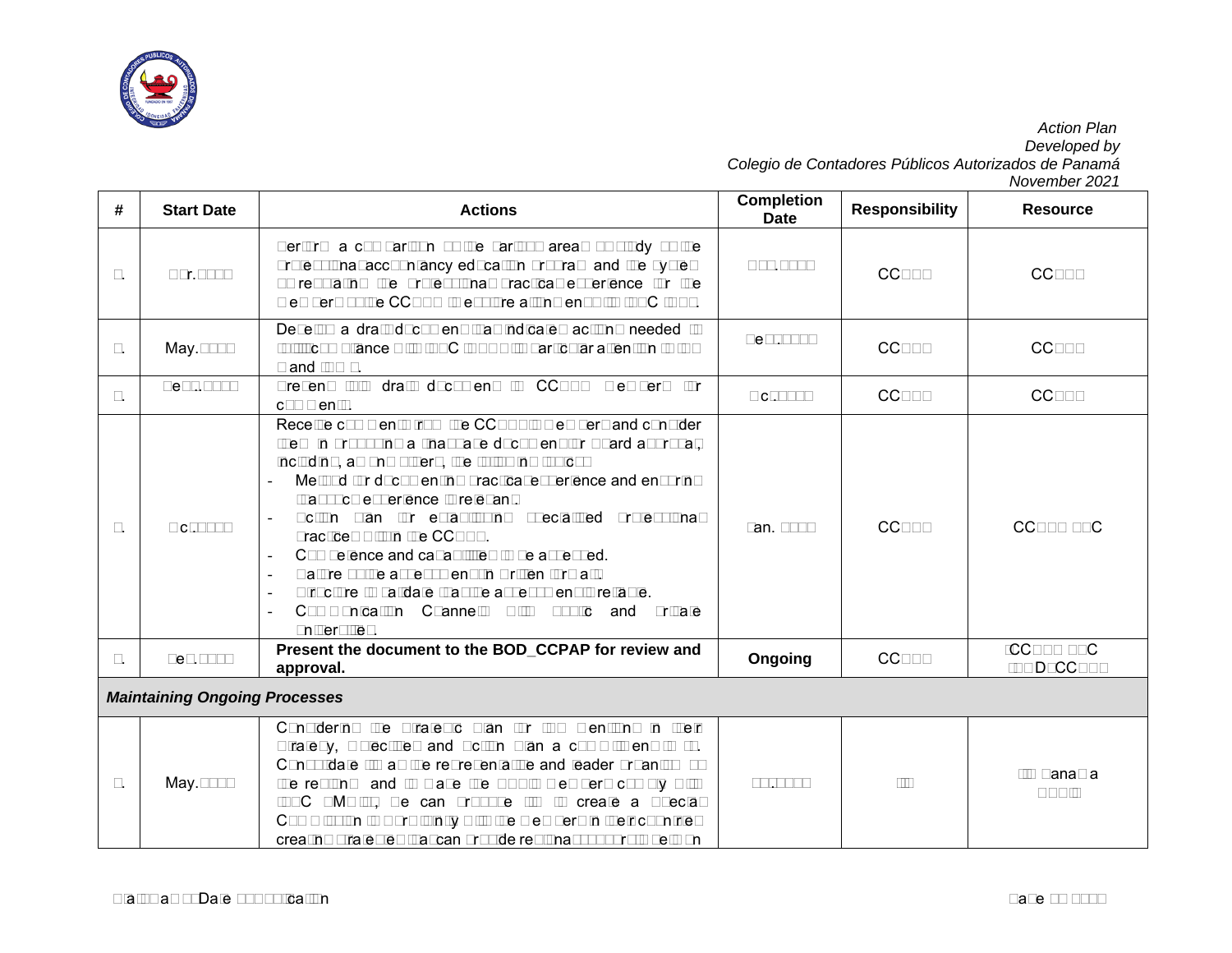

| #   | <b>Start Date</b> | <b>Actions</b>                                                                                                                                                                                                                                                                 | <b>Completion</b><br><b>Date</b> | <b>Responsibility</b> | <b>Resource</b> |
|-----|-------------------|--------------------------------------------------------------------------------------------------------------------------------------------------------------------------------------------------------------------------------------------------------------------------------|----------------------------------|-----------------------|-----------------|
|     |                   | their process to comply with the adoption of SMO's in the<br>region.                                                                                                                                                                                                           |                                  |                       |                 |
| 10. | Ongoing           | Ensure through<br>periodic reviews, that the<br><b>Entry</b><br><b>Professional Education,</b><br><b>Final</b><br><b>Requirements,</b><br>Assessments, and Practical Experience, currently<br>developed and designed, are updated with the new<br>requirements issued by IFAC. | Ongoing                          | <b>CCPAP</b>          | $-CCPAP - EC$   |
| 11. | Oct. 2017         | Perform review of revised SMOs and CCPAP's SMO<br>Action Plan and update relevant sections as necessary.<br>Once updated inform IFAC compliance staff about the<br>update, in order for the compliance staff to republish<br>updated info.                                     | Ongoing                          | CCPAP                 | -BOD CCPAP      |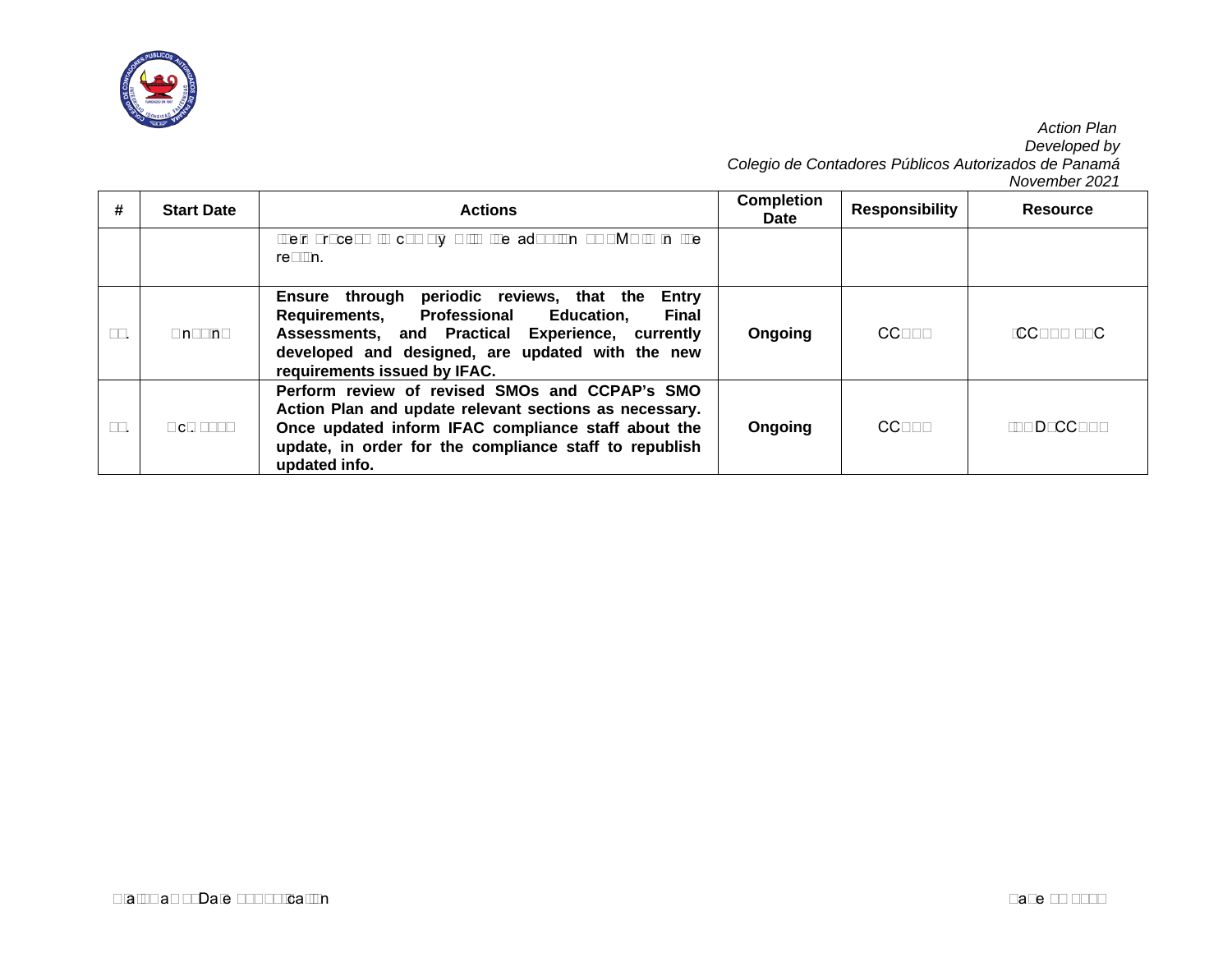

*Developed by Colegio de Contadores Públicos Autorizados de Panamá November 2021* **Action Plan Subject:** SMO 2–International Education Standards for Professional Accountants and Other Pronouncements issued by the IAESB (Cont...) **Action Plan Objective:** *Ensure Effective Implementation of the CPD Requirements for Members of the CCPAP*

## *Background:*

The current accounting law that regulates the professional accountant practice, is Law 57 of September 1, 1978.

As mentioned, there is a new law which is approved by the Legislative Assembly of Panama in October 2021, and ready to be sanctioned by the President of Panama. Neither the current or new law do not require Panamanian citizens who hold a CPA license provided by the JTC, to maintain practical professional experience and continuous education.

The CCPAP, considering the need, is still evaluating requirements to establish practical professional experience.

CCPAP have a mandatory practice, through the Continuous Education Program Regulation, which requires CPA´s to complete 40 hours of continuous education per year.

CCPAP bylaws indicates in chapter V, art. 14d that is mandatory requirement for a member to comply annually with at least 40 hours of continuing education.

It´s is important to mention that, even though, we have been evaluating requirements to establish practical professional experience to CCPAP Members, is a fact that we don't have enough coercive power to force Members to apply CPD Requirements, unless and just until this comes part of a law. In this way, other APA's also will be forced to establish a Continuous Education Program, and licensed CPA's will be required. Unfortunately, the new law does not consider to include the CPD requirement as compulsory, as it could be declared unconstitutional.

## *High Influence / Low Gap*

*Good independence from regulatory agencies and autonomy in the establishment of guidance and influence in required standards.*

| #   | <b>Start Date</b>                                   | <b>Actions</b>                                                                                     | <b>Completion</b><br><b>Date</b> | <b>Responsibility</b> | Resource     |  |  |
|-----|-----------------------------------------------------|----------------------------------------------------------------------------------------------------|----------------------------------|-----------------------|--------------|--|--|
|     | <b>Continuing Professional Development Start-Up</b> |                                                                                                    |                                  |                       |              |  |  |
| 15. | Apr.2018                                            | Conduct an analysis of requirements of IES 7, in comparison<br>with current requirements of CCPAP. | Nov.2018                         | CCPAP                 | CCPAP        |  |  |
| 16. | May. 2018                                           | Identify areas where compliance with IES 7 could be enhanced<br>(weaknesses) through benchmarking. | Aug.2018                         | <b>CCPAP</b>          | <b>CCPAP</b> |  |  |

 *Action Plan*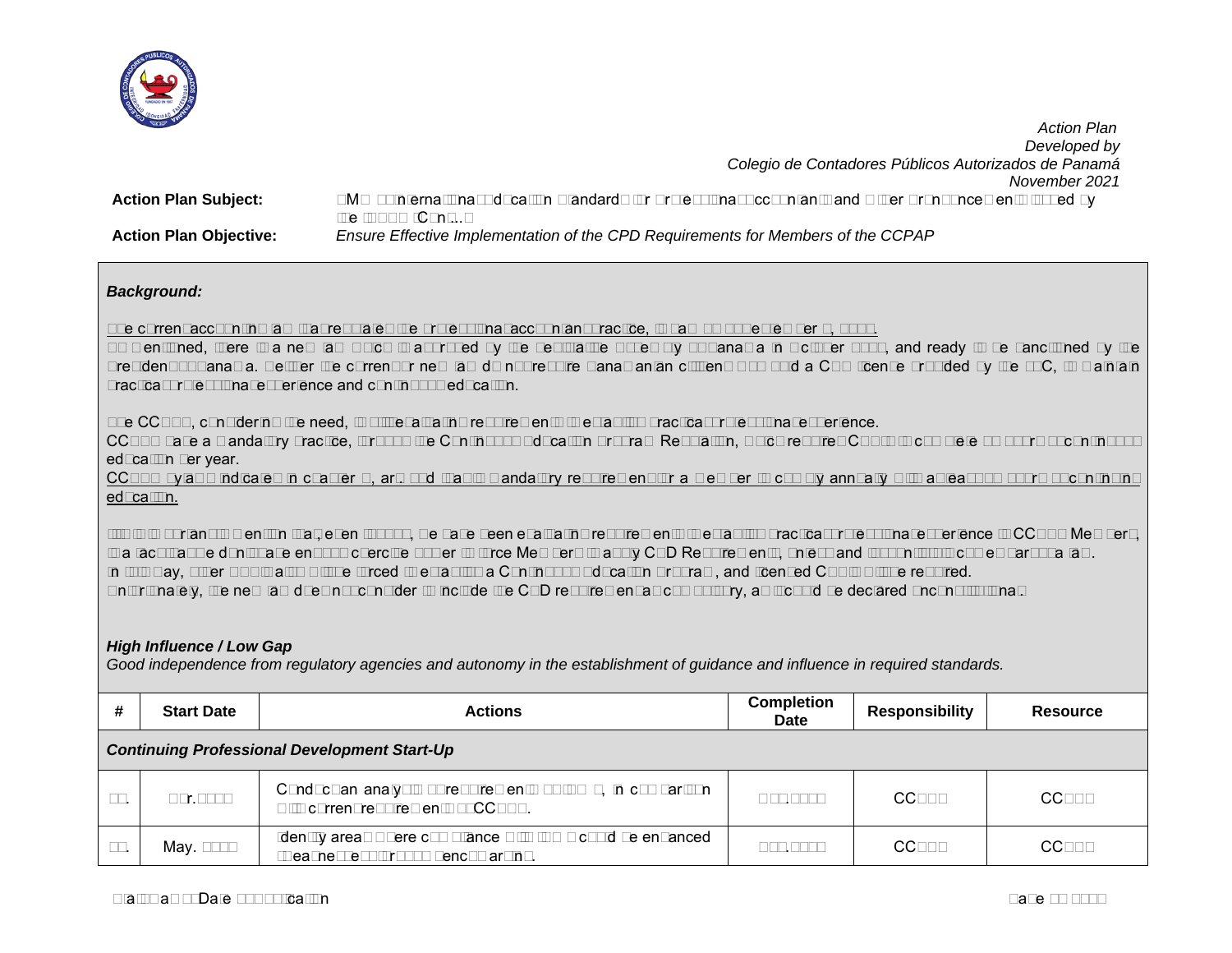

| 17. | Jun. 2018                            | Create a plan to close the gap between IES 7 and CCPAP<br>requirements:<br>Develop a document that shows the possible actions to be<br>executed to comply with the IES 7 considering as guides:<br>effective sanctions, including punitive sanctions, and respective<br>approvals.                                                                                                                                                                                                                                  | Ago.2016 | <b>CCPAP</b>     | <b>CCPAP</b>                          |
|-----|--------------------------------------|---------------------------------------------------------------------------------------------------------------------------------------------------------------------------------------------------------------------------------------------------------------------------------------------------------------------------------------------------------------------------------------------------------------------------------------------------------------------------------------------------------------------|----------|------------------|---------------------------------------|
| 18. | Mar.2016                             | Promote with the public sector the establishment of CPD<br>(Continuous Professional Education) requirements through<br>JTC, to enhance the accounting and audit practices.                                                                                                                                                                                                                                                                                                                                          | Mar.2017 | <b>CCPAP</b>     | <b>CCPAP</b><br><b>JTC</b>            |
| 19. | Sep.2016                             | Promote through the UNESCPA, the establishment of CPD<br>requirements lobbying with public and private universities<br>to apply best endeavors to establish as mandatory the need<br>of practical professional experience and continuous<br>education; considering that there are certain universities in<br>which professional practical experience is optional.                                                                                                                                                   | Ongoing  | <b>CCPAP</b>     | - CCPAP EC<br>- BOD CCPAP<br>-UNESCPA |
|     | <b>Maintaining Ongoing Processes</b> |                                                                                                                                                                                                                                                                                                                                                                                                                                                                                                                     |          |                  |                                       |
| 20. | Apr.2016                             | Considering that the Strategic Plan for IAA mentions in their<br>Strategy, Objectives and Action Plan a commitment to "1.<br>Consolidate IIA as the representative and leader organism of<br>the region and to make the APA's members comply with IFAC<br>SMO's", we can propose IIA to create a Special Commission to<br>work jointly with the members in their countries creating<br>strategies that can provide regional support to help on their<br>process to comply with the adoption of SMO's in the region. | Jun.2016 | <b>IIA</b>       | <b>IIA Panama</b><br>APA's            |
| 21. | Ongoing                              | Ensure through periodic reviews that the Continuing<br>Professional Development currently developed and<br>designed, are updated with the new requirements issued<br>by IFAC with regards to this topic.                                                                                                                                                                                                                                                                                                            | Ongoing  | <b>BOD CCPAP</b> | -CCPAP EC<br>-BOD CCPAP               |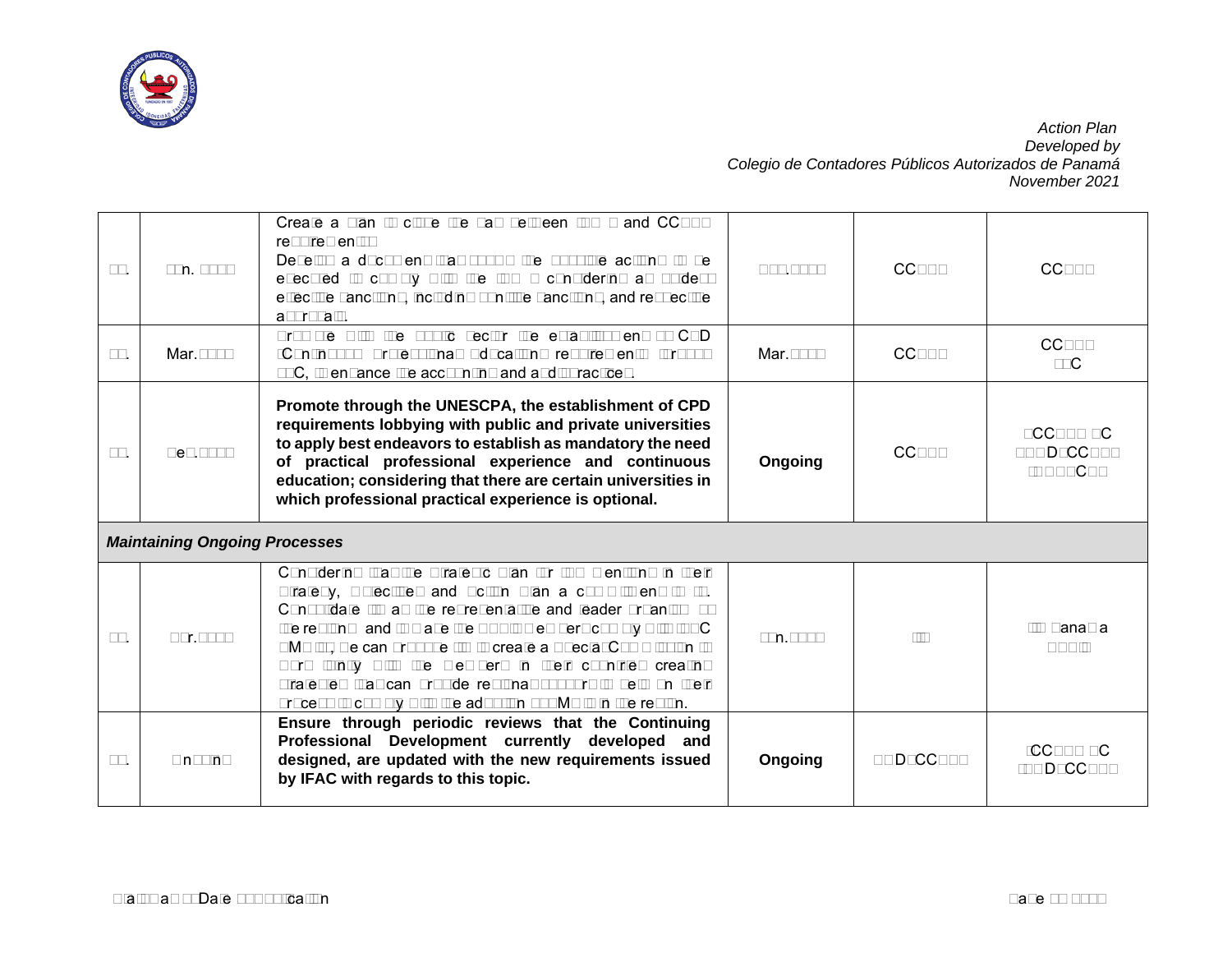

**Action Plan Subject:** SMO 3–International Standards and other Pronouncements Issued by the IAASB **Action Plan Objective:** *Use Best Endeavors to Improve Implementation of ISAs.*

## *Background:*

In Panama, the general practice is to adopt the International Standards as a whole.

The JTC is the regulatory body established by law, responsible for the promulgation of standards and regulations in Panama, for which they have created the National Financial Accounting and Auditing Technical Standards Commission (NOCOFIN) on July 10, 1986.

ISAs were adopted in Panama, as they were incorporated by the Panamanian Republic as a national statutory requirement through the implementation of the Law 6 of February 2, 2005, which mainly stipules that the ISAs adopted will be the most recent version as of that date, plus any subsequent change or modification that can occur in the future.

There are specific companies that are required to have audited financial statements, those are: banks, insurance companies and companies listed on stock exchanges commission. The regulated entities, must be regulated by their respective regulatory entity.

JTC just regulate accountants and accounting standards release or implementations.

The CCPAP´s Professional Practice Commission (CCPAP-PP) has a commitment to support the adoption and promulgation of ISAs, to strengthen the effective use and application of standards in the country. This commitment has been based in two specific actions:

1). The CCPAP have three members/representatives in the NOCOFIN (one is appointed as Vice President of the commission), which means is constantly involved with other APAs, supporting the JTC, keeping them updated over changes or new international standards that are required to be adopted

2). CCPAP incorporate ISAs every year in their training program, such as in congress, seminars and workshops, keeping accounting practitioners and members of the CCPAP updated with the international standards, promoting ongoing convergence with ISAs International Standards Commission.

Every year CCPAP included in its annual continuing education program, a training courses on IFRS, IFRS for SME´s and ISA.

## *Low – Med Influence / Med – High Gap*

*Lack of resources and intervention channels to non-affiliated CPA's*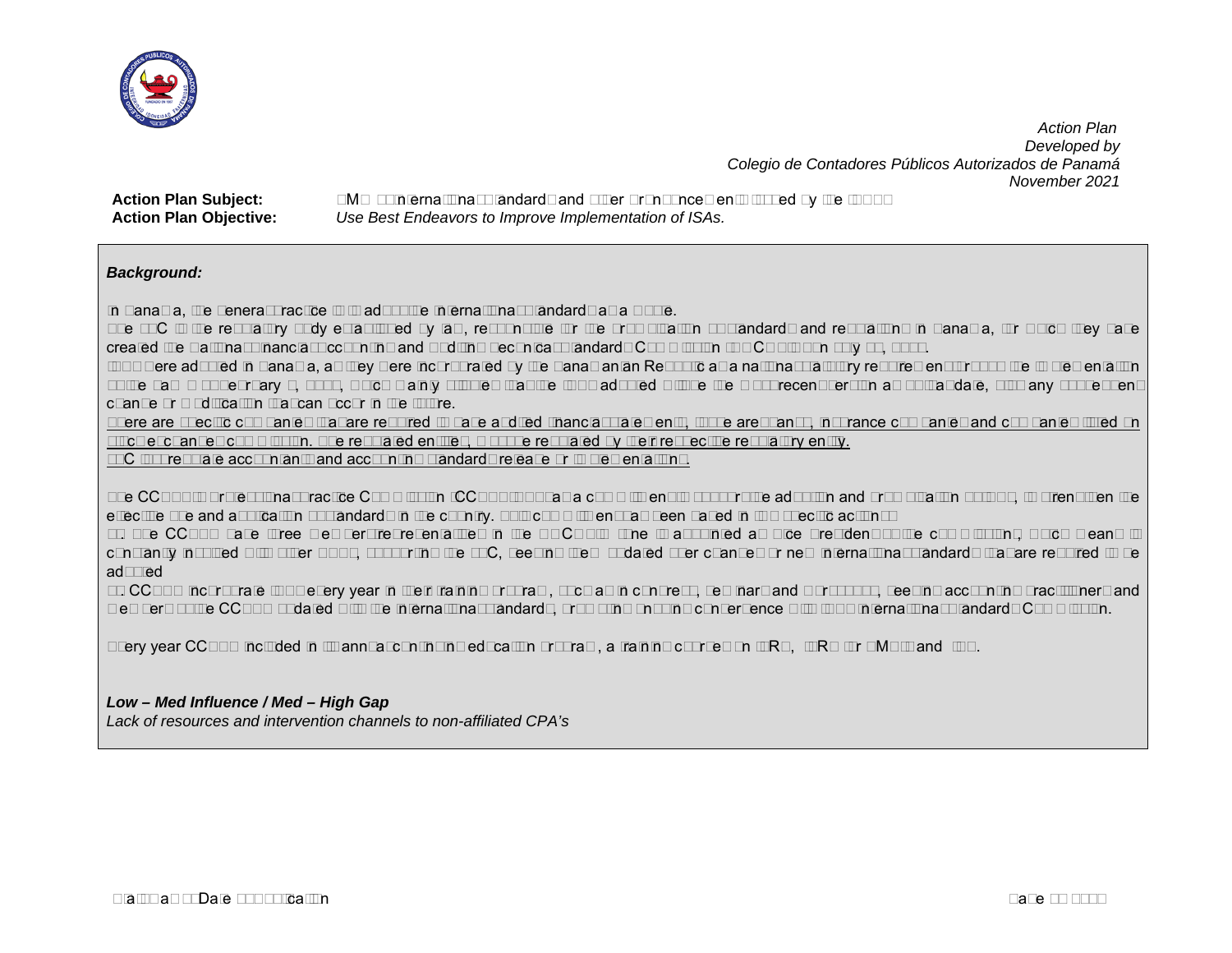

|    |                                                                   |                                                                                                                                                                                                                                                                                                                                                                                                                                                                      |                           |                       | November 2021                                                         |  |  |  |  |
|----|-------------------------------------------------------------------|----------------------------------------------------------------------------------------------------------------------------------------------------------------------------------------------------------------------------------------------------------------------------------------------------------------------------------------------------------------------------------------------------------------------------------------------------------------------|---------------------------|-----------------------|-----------------------------------------------------------------------|--|--|--|--|
| #  | <b>Start Date</b>                                                 | <b>Actions</b>                                                                                                                                                                                                                                                                                                                                                                                                                                                       | <b>Completion</b><br>Date | <b>Responsibility</b> | <b>Resource</b>                                                       |  |  |  |  |
|    | Promotion of Adoption and the Implementation of ISA's (COMPLETED) |                                                                                                                                                                                                                                                                                                                                                                                                                                                                      |                           |                       |                                                                       |  |  |  |  |
| 1. | Jan. 2016                                                         | Establish communications channels with JTC, other APAS,<br>and regulatory entities to raise awareness of the adoption<br>of the Panamanian Law 6 of February 2, 2005 which<br>adopted the enacted ISAs at that date and any<br>modifications or other ISAs to be issued in the future.                                                                                                                                                                               | Ongoing                   | <b>CCPAP</b>          | -BOD_CCPAP<br>-JTC<br>-APAs<br>-Regulatory bodies -<br><b>UNESCPA</b> |  |  |  |  |
| 2. | Jan. 2018                                                         | As part of the Annual Plan, on 2021 the website was updated,<br>including the "Past-President Section" (SALA<br>DE.<br><b>EXPRESIDENTES), with articles from our past presidents with</b><br>valuable information of various items, including practical<br>experience in the use IFRS<br>The idea of the website, is to incorporate virtual seminar by<br>experts, free to members, in different topics, but specially on<br>the use of the international standards. | Ongoing                   | <b>CCPAP</b>          | CCPAP - ISC                                                           |  |  |  |  |
| 3. | Jan. 2018                                                         | Develop and put into practice an adequate workshop<br>training program of the IAASB pronunciations, not just for<br>the CCPAP members but also for non-affiliated CPA's.                                                                                                                                                                                                                                                                                             | Ongoing                   | <b>CCPAP</b>          | $-CCPAP - EC$<br>-CCPAP- ISC                                          |  |  |  |  |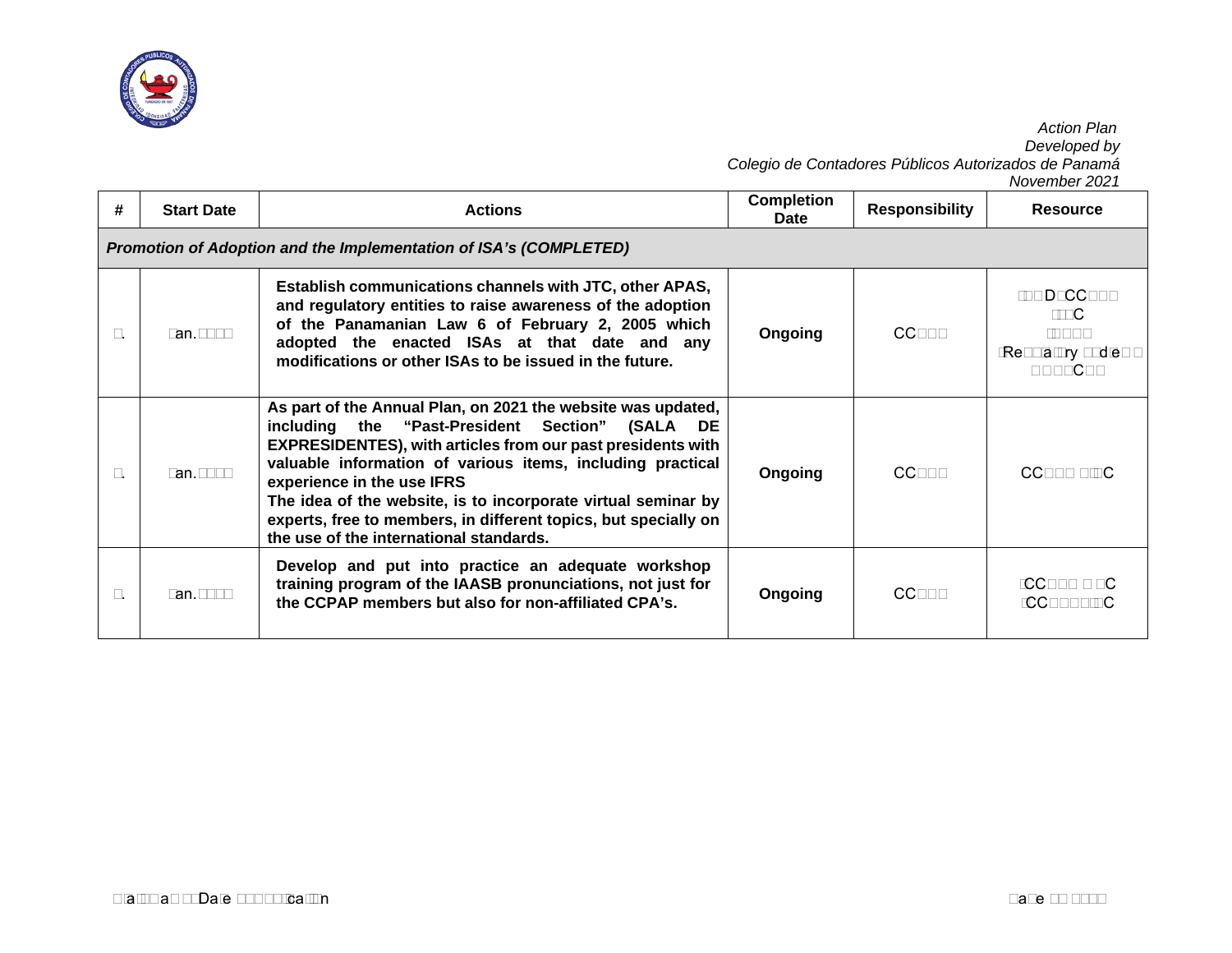

| #                | <b>Start Date</b>                    | <b>Actions</b>                                                                                                                                                                                                                                                                                                                                                                                                                                                                                                                                                                                        | <b>Completion</b><br><b>Date</b> | <b>Responsibility</b> | <b>Resource</b> |
|------------------|--------------------------------------|-------------------------------------------------------------------------------------------------------------------------------------------------------------------------------------------------------------------------------------------------------------------------------------------------------------------------------------------------------------------------------------------------------------------------------------------------------------------------------------------------------------------------------------------------------------------------------------------------------|----------------------------------|-----------------------|-----------------|
| $\overline{4}$ . | Apr.2018                             | Update of the workshop training program<br>The CCPAP's Professional Practice Commission (CCPAP-<br>PP) will be responsible for review and update of the CCPAP<br>ISA's training program.<br>Steps planned for developing this program are:<br>1). Develop a draft document identifying main elements of<br>the training program and incorporating modification to the<br>auditor opinion,<br>2). Schedule timeline table for objectives accomplishment,<br>3). Identify roles and responsibilities,<br>4). Develop the training material, and<br>5). Define ongoing updates and adjustments required. | <b>Jun.2016</b>                  | <b>CCPAP</b>          | -CCPAP - EC     |
| 5.               | Jun.2018                             | Approval of the program by the Education Committee of the<br><b>CCPAP</b>                                                                                                                                                                                                                                                                                                                                                                                                                                                                                                                             | Ongoing                          | <b>CCPAP</b>          | -CCPAP - EC     |
| 6.               | Jul.2018                             | Review the program in trial mode                                                                                                                                                                                                                                                                                                                                                                                                                                                                                                                                                                      | Ongoing                          | <b>CCPAP</b>          | -CCPAP - EC     |
| 7.               | Aug.2018                             | Roll out of the workshop training program.                                                                                                                                                                                                                                                                                                                                                                                                                                                                                                                                                            | Ongoing                          | <b>CCPAP</b>          | -CCPAP - EC     |
|                  | <b>Maintaining Ongoing Processes</b> |                                                                                                                                                                                                                                                                                                                                                                                                                                                                                                                                                                                                       |                                  |                       |                 |
| 8.               | Ongoing                              | Assign resources for the training of CPA's in respect to the<br>disclosure of ISA's (i.e. governmental professionals, non-<br>affiliated CPA's, etc.). Universities to support this effort<br>through the consideration of the incorporation of ISA's in<br>their academic programs.                                                                                                                                                                                                                                                                                                                  | Ongoing                          | <b>CCPAP</b>          | -CCPAP - EC     |
| 9.               | Ongoing                              | Continue to use best endeavors<br>by<br>identifying<br>opportunities to further assist in implementation of ISAs.<br>This includes review of the existing activities and updating<br>action plan for the future activities, where necessary.                                                                                                                                                                                                                                                                                                                                                          | Ongoing                          | <b>CCPAP</b>          | -CCPAP - EC     |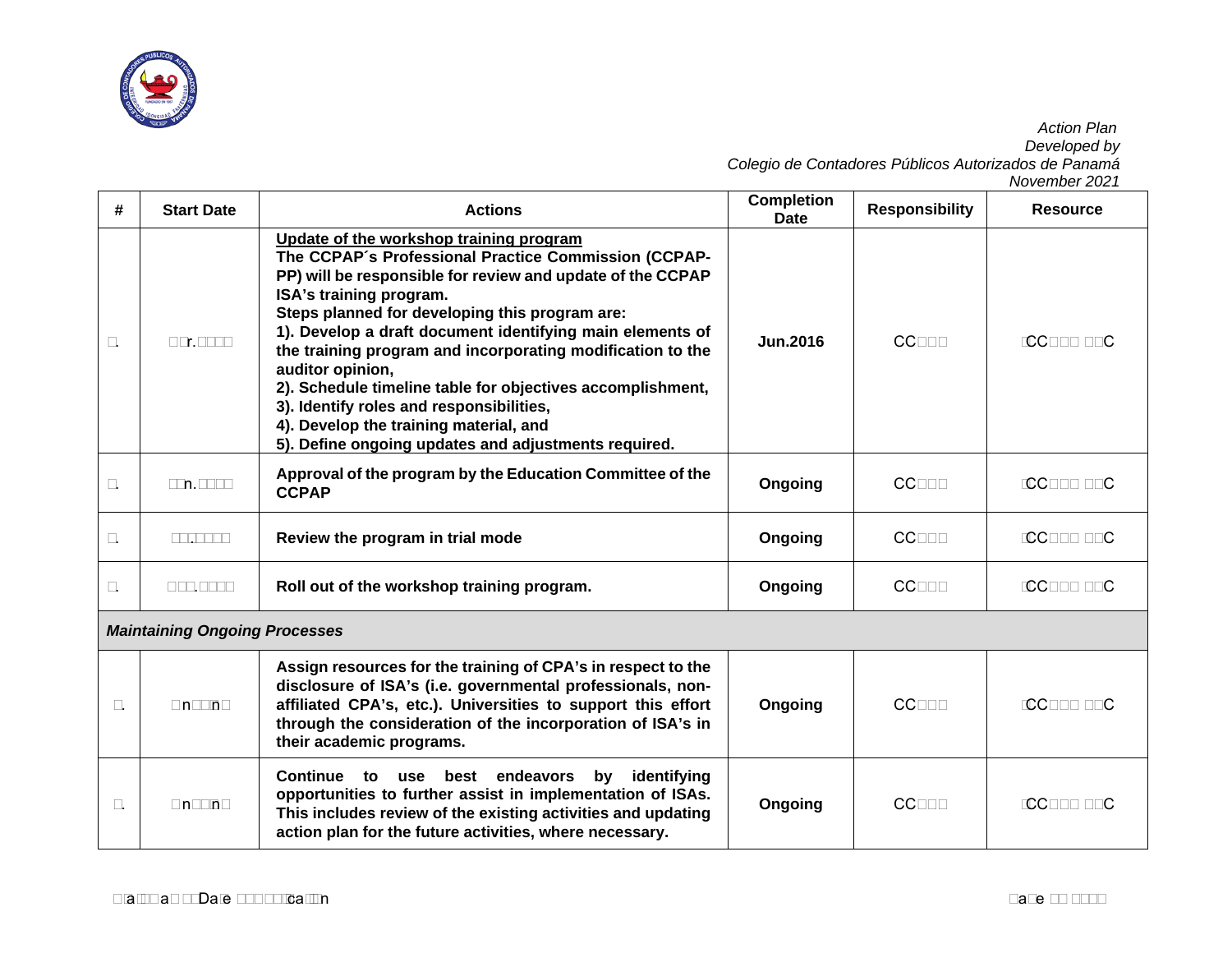

## **Action Plan Subject:** SMO 4–IESBA Code of Ethics for Professional Accountants **Action Plan Objective:** *Update the Code of Ethics to Current IESBA Code of Ethics*.

## *Background:*

The Technical Accounting Board (JTC) has established a Code of Ethics for Certified Public Accountants, through the implementation of Decree Law 26 of May 17, 1984.

The CCPAP understand that the IESBA Code of Ethics establishes the fundamental principles of professional ethics for professional accountants, and provides a global conceptual framework and guidance for applying those principles.

Taking this in account, one of the most important changes in our new National Accountant Law **is the adoption of the IESBA Code of Ethics**.

Our aspiration is that the new law, which is already approved by the Legislative Body, could be sanctioned by the executive body soon.

In the meantime, the CCPAP support all training and seminars initiatives from the Interamerican Accounting Association (AIC) on this important topic. For this regional body, our CCPAP members are participating in several committees, one of them is the Professional Practice and Ethics Committee, with one of our members acting as vice president of the commission.

## *High Influence / Low - Med Gap*

*There is no direct authority to non-CCPAP CPA's*

| #   | <b>Start Date</b>                       | <b>Actions</b>                                                                                                                                                                           | <b>Completion</b><br>Date | <b>Responsibility</b> | Resource           |  |  |  |  |  |
|-----|-----------------------------------------|------------------------------------------------------------------------------------------------------------------------------------------------------------------------------------------|---------------------------|-----------------------|--------------------|--|--|--|--|--|
|     | <b>Adoption of IESBA Code of Ethics</b> |                                                                                                                                                                                          |                           |                       |                    |  |  |  |  |  |
| 33. | May.2018                                | Analysis to establish guidelines required for the issuance,<br>adoption and implementation of the IESBA Code of Ethics,<br>among the members BOD_CCPAP, jointly with a Bylaws<br>Reform. | Aug.2018                  | CCPAP                 | CCPAP              |  |  |  |  |  |
| 34. | Aug.2018                                | Present a proposal to CCPAP's Members General Assembly for<br>the adoption of the most recent IESBA Code of Ethics.                                                                      | Aug. 2018                 | <b>CCPAP</b>          | <b>BOD CCPAP</b>   |  |  |  |  |  |
| 35. | May.2018                                | Establish communication channels with JTC to promote the<br>issuance of the most recent IESBA Code of Ethics.                                                                            | Sept. 2018                | <b>CCPAP</b>          | -BOD CCPAP<br>-JTC |  |  |  |  |  |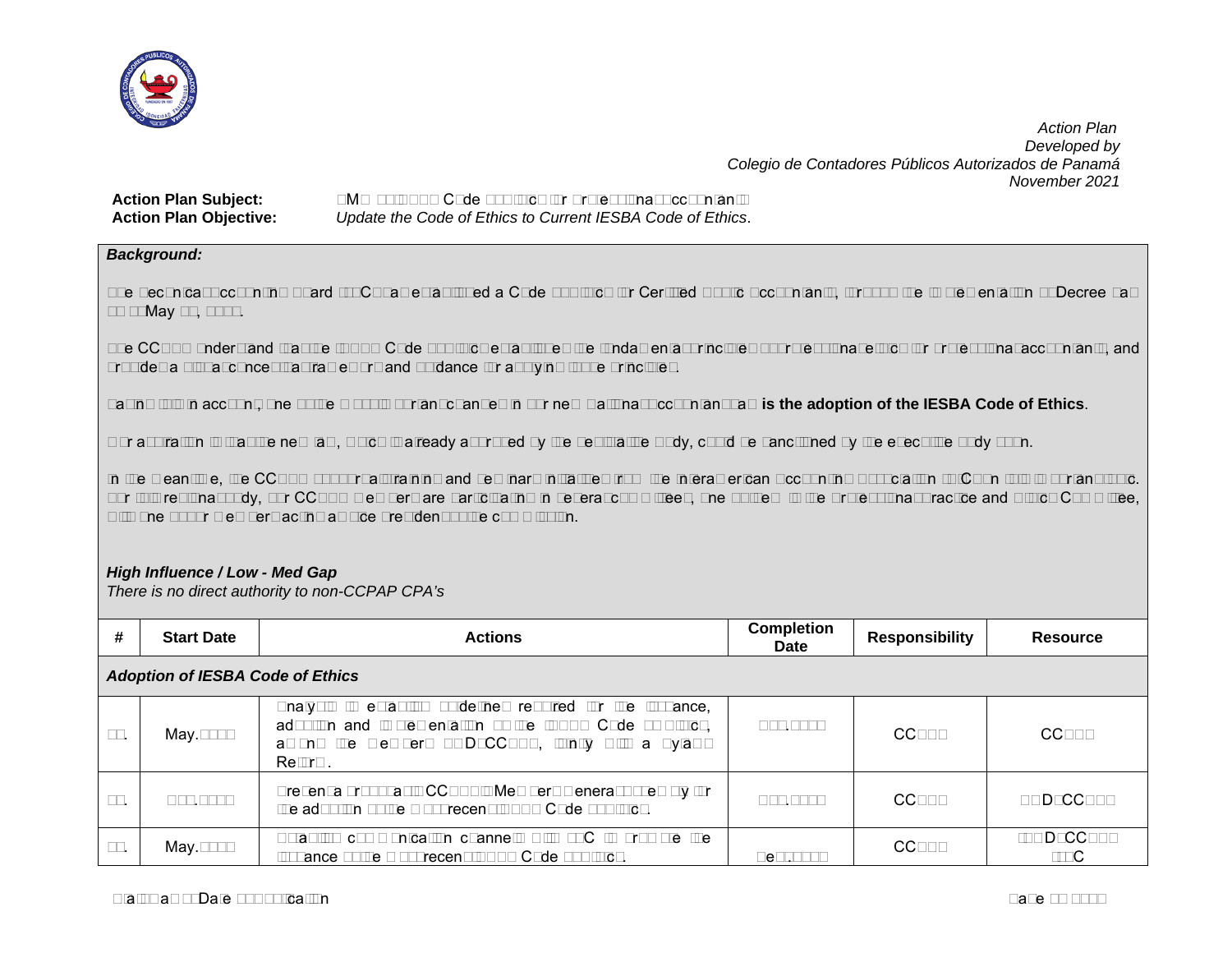

| #   | <b>Start Date</b>                    | <b>Actions</b>                                                                                                                                                                                                                                                                                                                                                                                                                                                                                                                                                      | <b>Completion</b><br><b>Date</b> | <b>Responsibility</b> | <b>Resource</b>            |
|-----|--------------------------------------|---------------------------------------------------------------------------------------------------------------------------------------------------------------------------------------------------------------------------------------------------------------------------------------------------------------------------------------------------------------------------------------------------------------------------------------------------------------------------------------------------------------------------------------------------------------------|----------------------------------|-----------------------|----------------------------|
| 36. | Oct.2018                             | Expand CCPAP's education and/or establish educational<br>programs to include courses on the revised IESBA Code<br>requirements:<br>Design and development of the program.<br>1.1<br>Establish a practical application of Code of Ethics.<br>$1.2$<br>Review the existent Code of Ethics establish by law,<br>1.3<br>to perform a comparison on the revised IESBA Code<br>requirements.<br>1.4<br>Determine if supporting material requires to be<br>developed from the scratch<br>1.5<br>Obtain approval of educational program<br>implementation course of action. | Ongoing                          | <b>CCPAP</b>          | $-CCPAP - EC$              |
|     | <b>Maintaining Ongoing Processes</b> |                                                                                                                                                                                                                                                                                                                                                                                                                                                                                                                                                                     |                                  |                       |                            |
| 37. | May.2018                             | Considering that the Strategic Plan for IAA mentions in their<br>Strategy, Objectives and Action Plan a commitment to "1.<br>Consolidate IIA as the representative and leader organism of<br>the region and to make the APA's members comply with IFAC<br>SMO's", we can propose IIA to create a Special Commission to<br>work jointly with the members in their countries creating<br>strategies that can provide regional support to help on their<br>process to comply with the adoption of SMO's in the region.                                                 | Jun.2018                         | 11A                   | <b>IIA Panama</b><br>APA's |
| 38. | Ongoing                              | Ensure that the training programs for the CCPAP's<br>members have the IESBA Code of Ethics requirements and<br>its future updates. The rules and norms of the Code of<br>Ethics should not be less severe than the one of the IESBA.                                                                                                                                                                                                                                                                                                                                | Ongoing                          | <b>CCPAP</b>          | -CCPAP - EC                |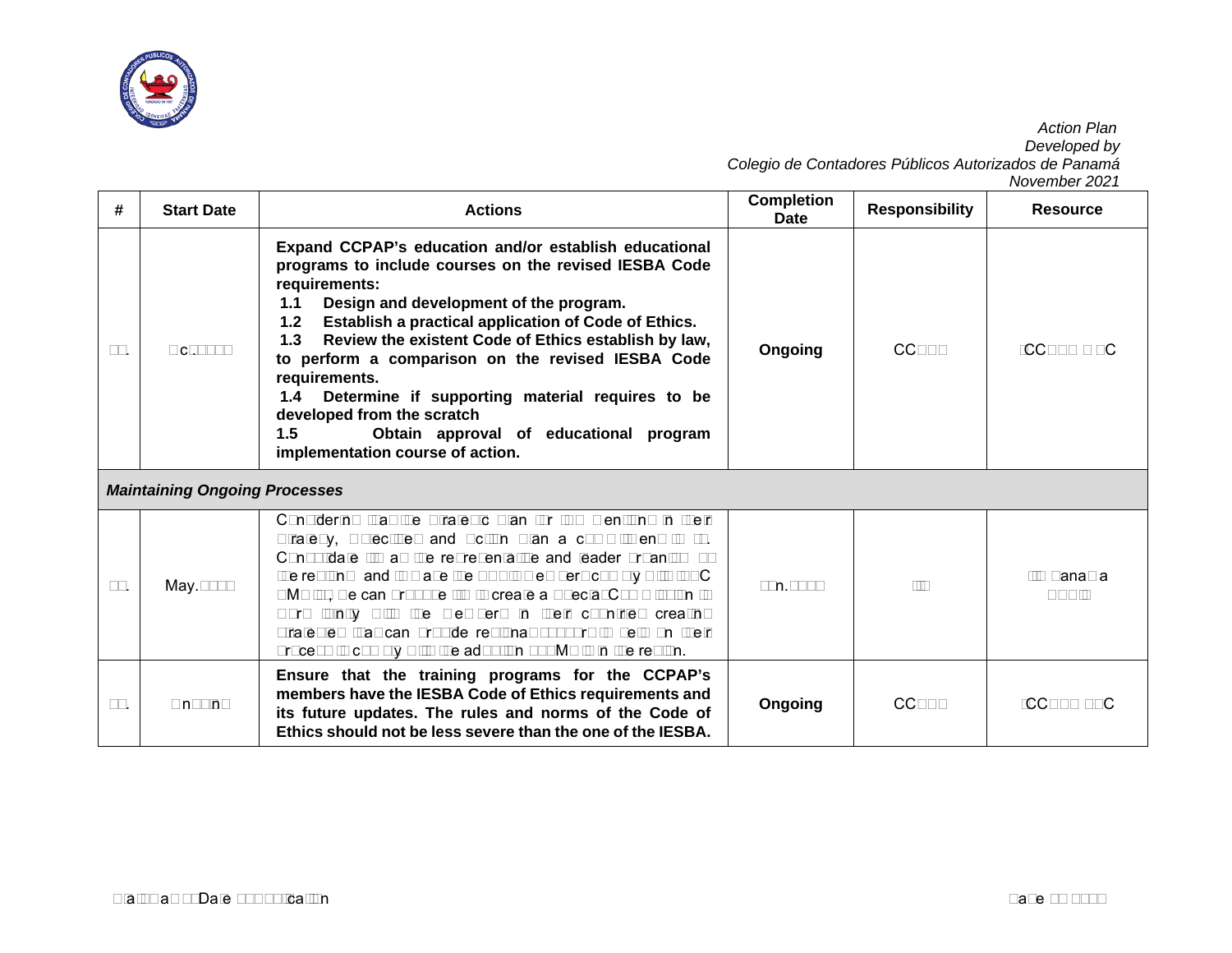

**Action Plan Subject:** SMO 5–International Public Accounting Sector Standards and Other Pronouncements Issued by the IPSASB **Action Plan Objective:** *Confirm the status of the IPSAS's adoption process*

## *Background:*

IPSAs were adopted in Panama, and incorporated by the Panamanian Republic as a national statutory requirement through the implementation of the Decree 220 of July 25th, 2014 Law 288 of December 9, 2014, which mainly stipules that the IPSAs adopted will be the most recent version as of that date, plus any subsequent change or modification that can occur in the future.

Through communication MEF-2017-74605 of December 6th, 2017, the Ministry of Economy and Finance (MEF) authorized the implementation of the accounting system (Isthmus) for the Government Sector as of January 2018. With this implementation, the General Government Accounting Manual is based on In the International Public Sector Accounting Standards (IPSAS) issued by the International Public Sector Accounting Standards Board of the IFAC.

These standards were reviewed by the Comptroller General of the Republic of Panama, through the National Department of Accounting Methods and Systems, which were approved by Decree No. 01-2017-DNMySC of January 3rd, 2017.

Among the changes that arise from migrating financial information based on the Governmental Accounting Standards of Panama to the new accounting policies according to the General Government Accounting Manual based on the International Public Sector Accounting Standards, in terms of the presentation of the financial reports with general purpose, is to separate the budget accounting that is handled by the national budget process, from the cash or paid accounting system to an accrual or accumulated accounting system, mainly with income and expenses, since the Government entities do not handle the concept of accounts receivable or accounts payable when a commitment is signed or the order to proceed is received.

Due to the COVID19, the process of adequate the accounting system is ongoing.

CCPAP will support the JTC through the process of promulgation to strengthen the public awareness and the importance and the impact of standardizing to IPSAS´s, such as to keep the Government informed regarding IPSAS's updates.

## *Low Influence / High Gap*

*IPSAS's were implemented, but the adequation is still ongoing*.

| <b>Start Date</b>                                                  | <b>Actions</b>                                                                                                                                                     | <b>Completion</b><br><b>Date</b> | <b>Responsibility</b> | <b>Resource</b> |  |  |
|--------------------------------------------------------------------|--------------------------------------------------------------------------------------------------------------------------------------------------------------------|----------------------------------|-----------------------|-----------------|--|--|
| Promotion of Adoption and the Implementation of IPSA's (COMPLETED) |                                                                                                                                                                    |                                  |                       |                 |  |  |
| Ongoing                                                            | Since the Government has adopted the IPSAS's, the<br>CCPAP has been using its best endeavors to create<br>awareness of IPSAS's, the impact of their use around the | Ongoing                          | <b>CCPAP</b>          | <b>CCPAP</b>    |  |  |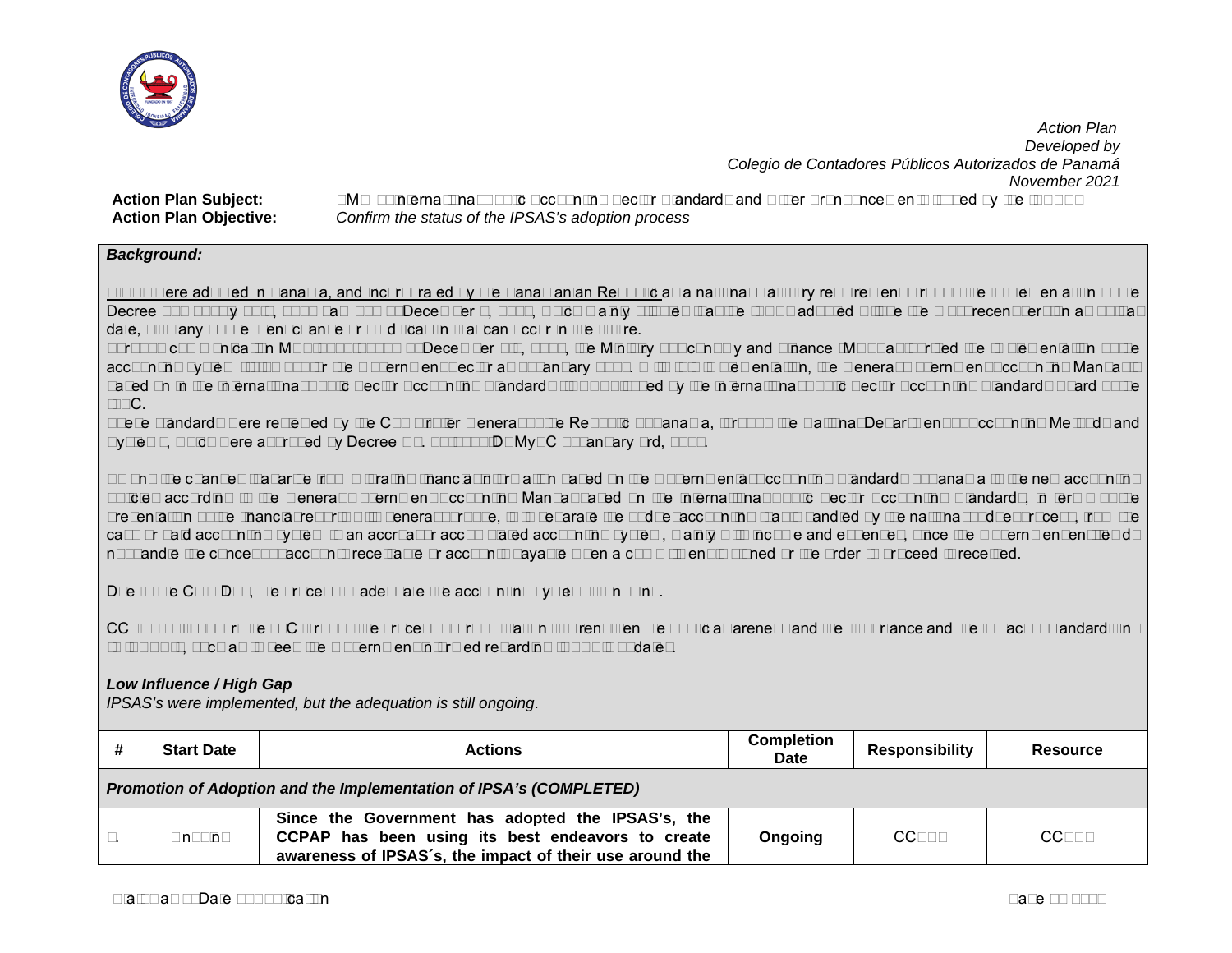

|    |                                      | world and the progress that has been made particularly in<br>the Latin American region, subsequent to their adoption,<br>reflecting the benefits of their adoption and the<br>implementation, not just in Panama, but in countries that<br>has successful experience on implementation.                        |                           |                       |                                                                                                         |  |  |  |  |
|----|--------------------------------------|----------------------------------------------------------------------------------------------------------------------------------------------------------------------------------------------------------------------------------------------------------------------------------------------------------------|---------------------------|-----------------------|---------------------------------------------------------------------------------------------------------|--|--|--|--|
| #  | <b>Start Date</b>                    | <b>Actions</b>                                                                                                                                                                                                                                                                                                 | <b>Completion</b><br>Date | <b>Responsibility</b> | <b>Resource</b>                                                                                         |  |  |  |  |
| 2. | Mar. 2017                            | Inclusion in our website of topics on regard of the<br>implementation of the IPSAS's in Panama.                                                                                                                                                                                                                | Ongoing                   | <b>CCPAP</b>          | CCPAP-ISC<br><b>Special Commission</b>                                                                  |  |  |  |  |
| 3. | Ongoing                              | Continue to develop clear communication channels with<br>Government ministries and officials (Comptroller's Office,<br>Industry Regulators, JTC and APA's), to promote the use of<br><b>IPSAS's.</b>                                                                                                           | Ongoing                   | <b>CCPAP</b>          | -Comptroller Office<br>of the Republic of<br>Panama<br>-Minister of the<br>Presidency<br>-JTC<br>-APA's |  |  |  |  |
|    | <b>Maintaining Ongoing Processes</b> |                                                                                                                                                                                                                                                                                                                |                           |                       |                                                                                                         |  |  |  |  |
| 4. | Ongoing                              | Continue to identify opportunities to further assist in<br>IPSAS's implementation process. This includes review of<br>the existing activities and preparation of the Action Plan for<br>future activities where necessary, as part of task assigned<br>to special commission created to support Public Sector. | Ongoing                   | <b>CCPAP</b>          | -Comptroller Office<br>of the Republic of<br>Panama<br>-Minister of the<br>Presidency<br>-JTC           |  |  |  |  |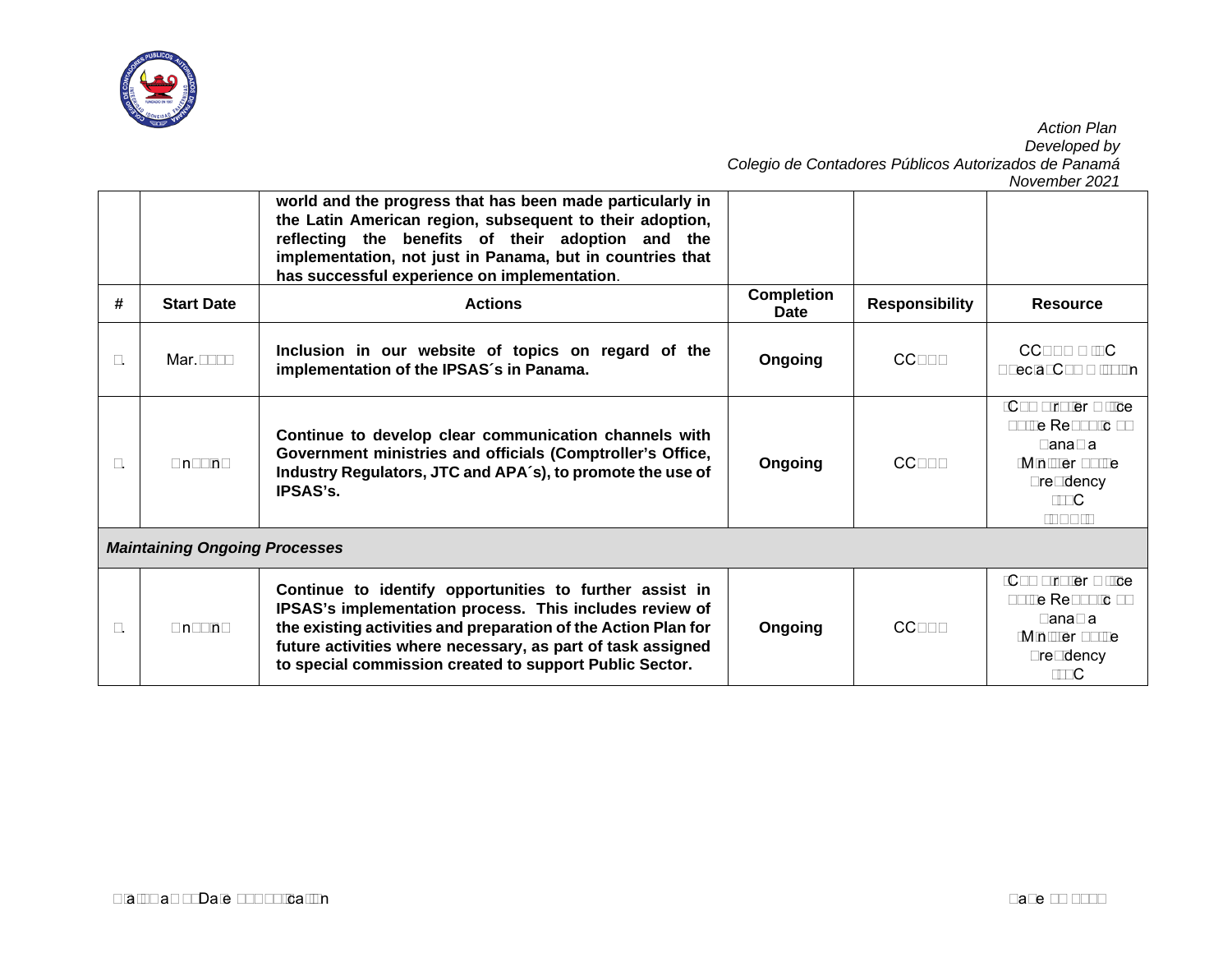

**Action Plan Subject:** SMO 6–Investigation and Discipline **Action Plan Objective:** *Strengthening of Investigation and Disciplinary (I&D) Processes*

## *Background:*

In Panama, the JTC is the entity legally responsible for the investigation and disciplinary (I&D) mechanism for the profession. Even though JTC has legally established a process for investigating and disciplining (I&D) the profession, it is still not clear what type of elements constitute a specific issue to investigate, how effective the mechanism is or what is CCPAP´s role in the process.

The CCPAP in its bylaws has the following instances to undertake investigations and implement disciplinary measures:

- Court of Honor (Tribunal de Honor)
- Professional Ethics Committee

The Court of Honor will be the highest disciplinary body of the CCPAP and will hear all cases in which a member is reported for alleged infringement of these bylaws, the law that regulates the profession of the CPA and any other matter related to violations of professional practice (Article 56) The professional ethics committee will have the obligation to ensure faithful compliance with the professional ethics code, in force for CPAs. (Article 57)

As mentioned, CCPAP could only take disciplinary measures in case to our members only.

CCPAP does not have legal authority to implement I&D in the country; due to this reason, we encourage JTC to promote benchmark with other countries, to strengthen I&D in Panama.

Since the last report in 2018, we do not have information for the number of cases or complaints interposed through the JTC to accountants professionals.

#### *Medium Influence / Medium Gap*

*Through CCPAP, open the mechanisms to ignite awareness of disciplinary actions and /or investigative procedures.*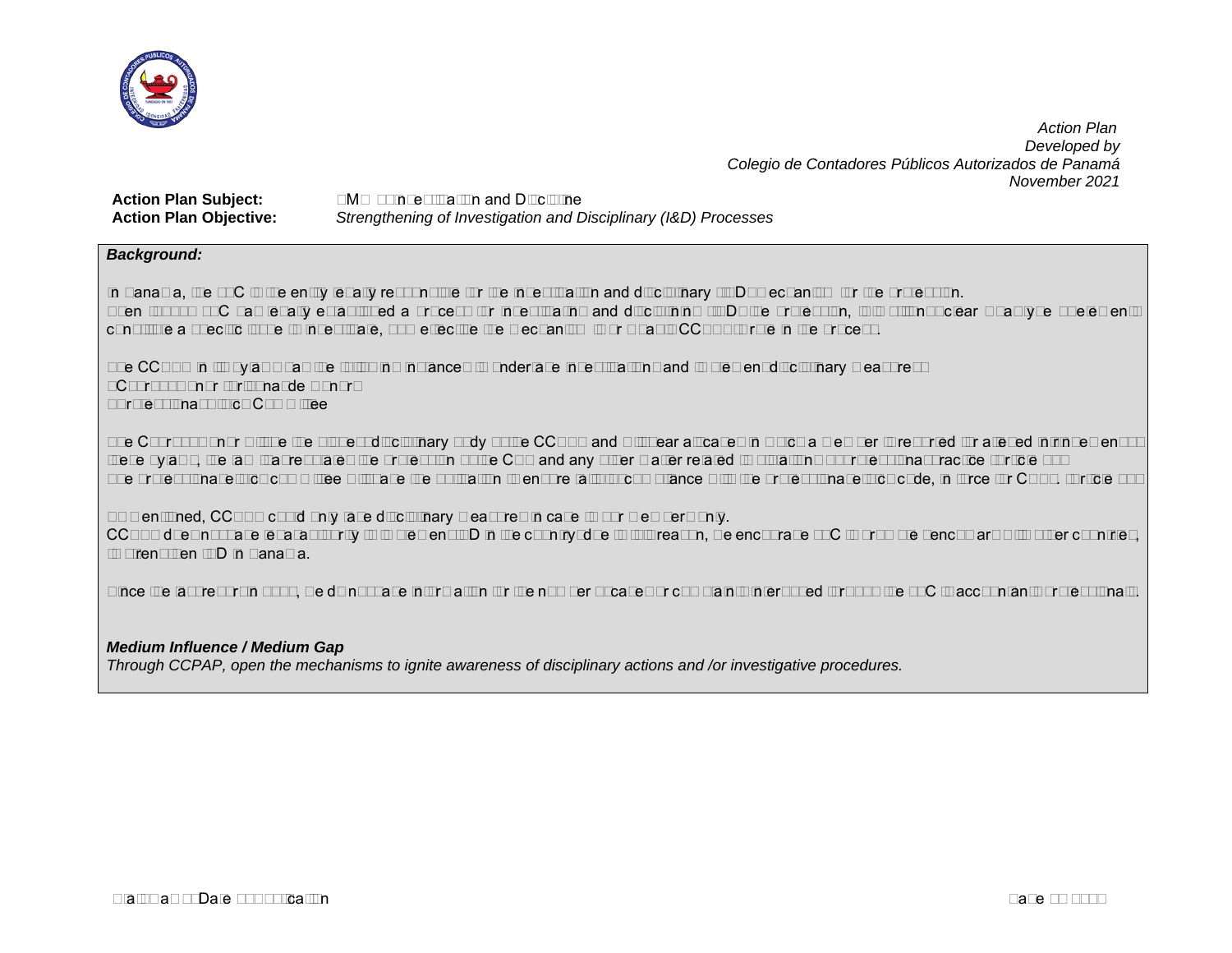

|                                                                            |                                      |                                                                                                                                                                                                                                                                                                                                                     |                           |                       | November 2021                                   |  |  |  |  |
|----------------------------------------------------------------------------|--------------------------------------|-----------------------------------------------------------------------------------------------------------------------------------------------------------------------------------------------------------------------------------------------------------------------------------------------------------------------------------------------------|---------------------------|-----------------------|-------------------------------------------------|--|--|--|--|
| #                                                                          | <b>Start Date</b>                    | <b>Actions</b>                                                                                                                                                                                                                                                                                                                                      | <b>Completion</b><br>Date | <b>Responsibility</b> | <b>Resource</b>                                 |  |  |  |  |
| Initiation of the Disciplinary Process and Strengthening of Investigations |                                      |                                                                                                                                                                                                                                                                                                                                                     |                           |                       |                                                 |  |  |  |  |
| 1.                                                                         | May.2018                             | Work with the JTC to carry out a review of existing procedures<br>using SMO 6 as a benchmark.                                                                                                                                                                                                                                                       | Nov.2018                  | <b>CCPAP</b>          | -BOD_CCPAP<br>-JTC<br><b>Special Commission</b> |  |  |  |  |
| 2.                                                                         | Jul.2018                             | Develop a report that shows the areas where the existing I&D<br>mechanism is not in compliance with SMO6 requirements.<br>Include possible actions which may need to be executed to<br>attain compliance with the requirements of SMO6.<br>Note: So far, we have not yet identified the areas where existing<br>I&D mechanism is not in compliance. | Oct. 2018                 | <b>CCPAP</b>          | -BOD_CCPAP<br>-JTC<br>-Special<br>Commission    |  |  |  |  |
| 3.                                                                         | Oct.2018                             | Encourage the JTC to utilize the results of the research to<br>identify areas of weakness and improve those areas which<br>are not in compliance with SMO 6.                                                                                                                                                                                        | Ongoing                   | <b>CCPAP</b>          | -BOD_CCPAP                                      |  |  |  |  |
|                                                                            | <b>Maintaining Ongoing Processes</b> |                                                                                                                                                                                                                                                                                                                                                     |                           |                       |                                                 |  |  |  |  |
| 4.                                                                         | Ongoing                              | Continue to use best endeavors to ensure that JTC's<br>investigation and disciplinary mechanism encompasses,<br>addressing all SMO 6 requirements.                                                                                                                                                                                                  | Ongoing                   | <b>CCPAP</b>          | -BOD_CCPAP<br>-JTC                              |  |  |  |  |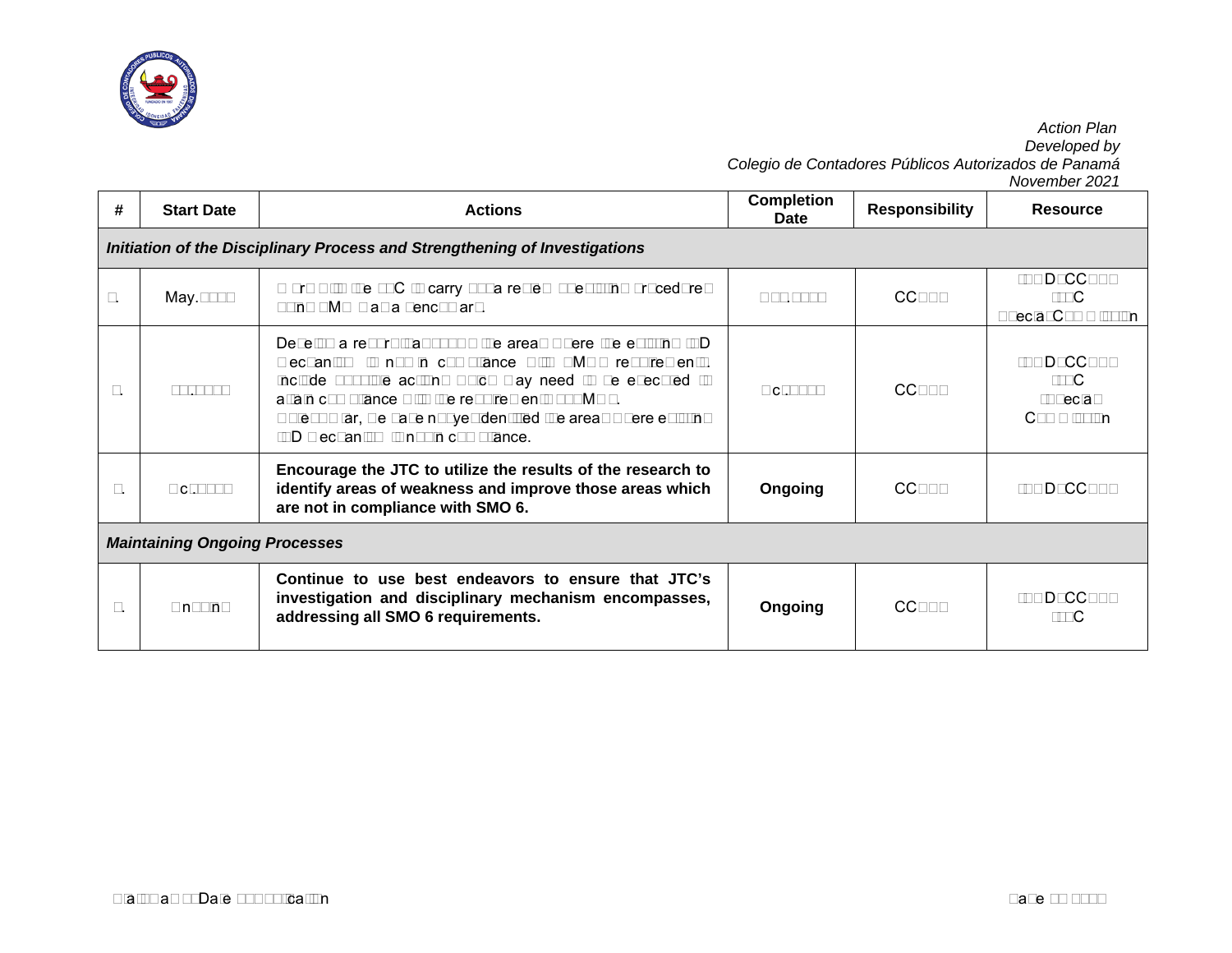

## **Main Requirements of SMO 6**

| <b>Requirements</b>                                                                                                                                                   | Y | N | <b>Partially</b> | <b>Comments</b>                                        |
|-----------------------------------------------------------------------------------------------------------------------------------------------------------------------|---|---|------------------|--------------------------------------------------------|
| <b>Scope of the System</b><br>1. A system of investigation, discipline and<br>appeals exists for the accountancy profession.<br>The system is operational.            | Y |   |                  | Only for CCPAP. The process is included in our bylaws. |
| Information about the types of misconduct<br>2.<br>which may bring about investigative actions is<br>publicly available.                                              | Υ |   |                  | Any case of misconduct (Article 56, bylaws)            |
| <b>Initiation of Proceedings</b><br>Both<br>"complaints-based"<br>3.<br>a<br>and<br>an<br>"information-based" approach are adopted.                                   | Υ |   |                  |                                                        |
| Link with the results of QA reviews has been<br>4.<br>established.                                                                                                    |   | N |                  |                                                        |
| <b>Investigative Process</b><br>5. A committee or similar body exists for<br>performing investigations.                                                               | Y |   |                  |                                                        |
| Members of a committee are independent of<br>6.<br>the subject of the investigation and other<br>related parties.                                                     | Y |   |                  |                                                        |
| <b>Disciplinary Process</b><br>7. A separate disciplinary committee/entity exists<br>to make disciplinary decisions on referrals from<br>the investigation committee. | Y |   |                  |                                                        |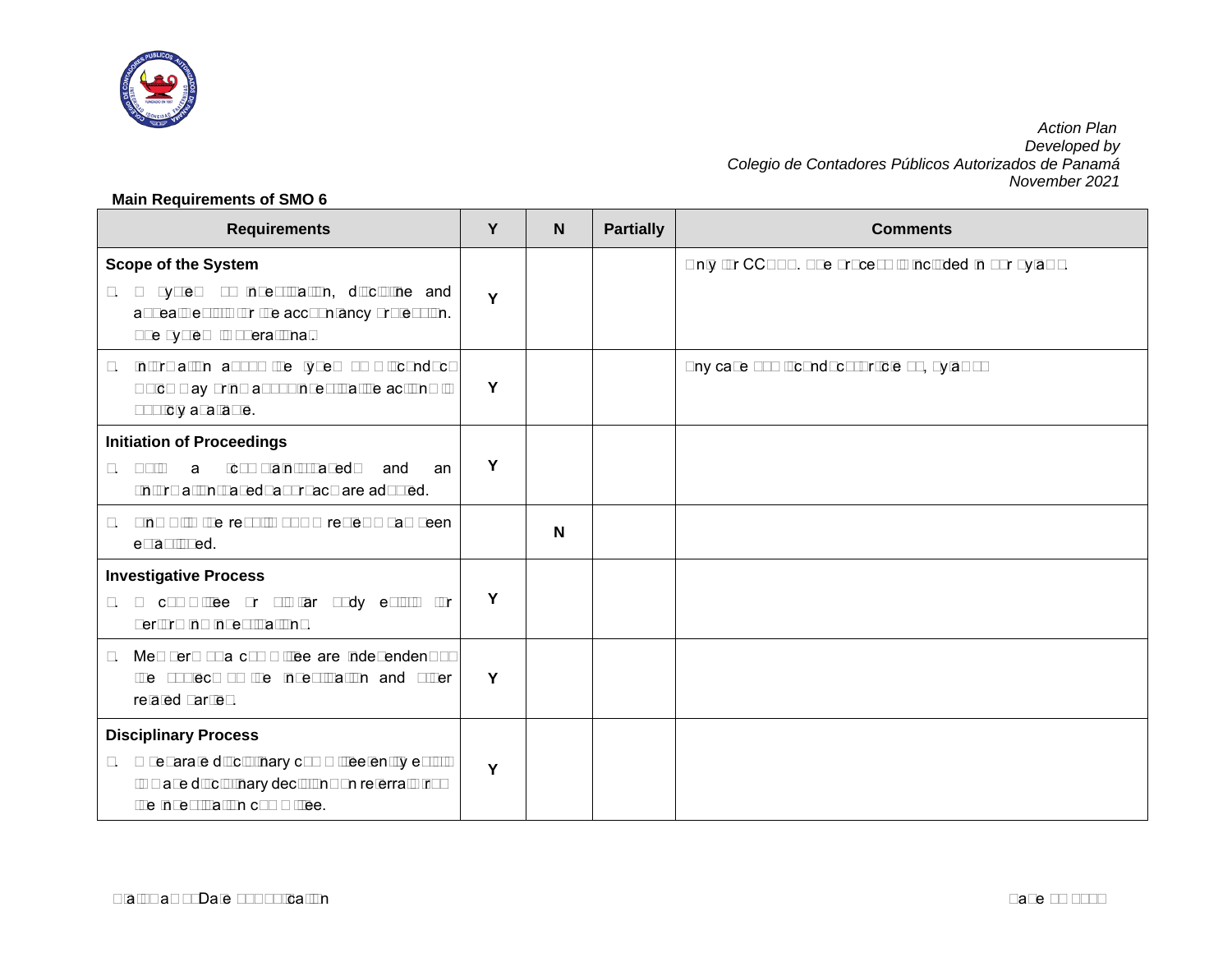

| Members of the committee/entity include<br>8.<br>professional accountants as well as non-<br>accountants.                                                                                                                                                                          | Y |   |                  |                 |
|------------------------------------------------------------------------------------------------------------------------------------------------------------------------------------------------------------------------------------------------------------------------------------|---|---|------------------|-----------------|
| The tribunal exhibits independence of the<br>9.<br>subject of the investigation and other related<br>parties.                                                                                                                                                                      | Y |   |                  |                 |
| <b>Requirements</b>                                                                                                                                                                                                                                                                | Y | N | <b>Partially</b> | <b>Comments</b> |
| <b>Sanctions</b><br>10. The disciplinary system allows imposing an<br>extensive range of penalties. It is particularly<br>important to include (a) loss of professional<br>designation; (b) restriction and removal of<br>practicing rights; and (c) exclusion from<br>membership. | Y |   |                  |                 |
| <b>Rights of Representation and Appeal</b><br>11. A third appeals body exists which is separate<br>from both the disciplinary committee and<br>investigative committee.                                                                                                            | Y |   |                  |                 |
| <b>Administrative Processes</b><br>12. Timeframe targets for disposal of all cases are<br>set.                                                                                                                                                                                     | Y |   |                  |                 |
| 13. Tracking mechanisms to monitor progress in<br>investigation and discipline and related<br>procedures are established.                                                                                                                                                          |   | N |                  |                 |
| 14. Records of investigations and disciplinary<br>processes are established.                                                                                                                                                                                                       | Y |   |                  |                 |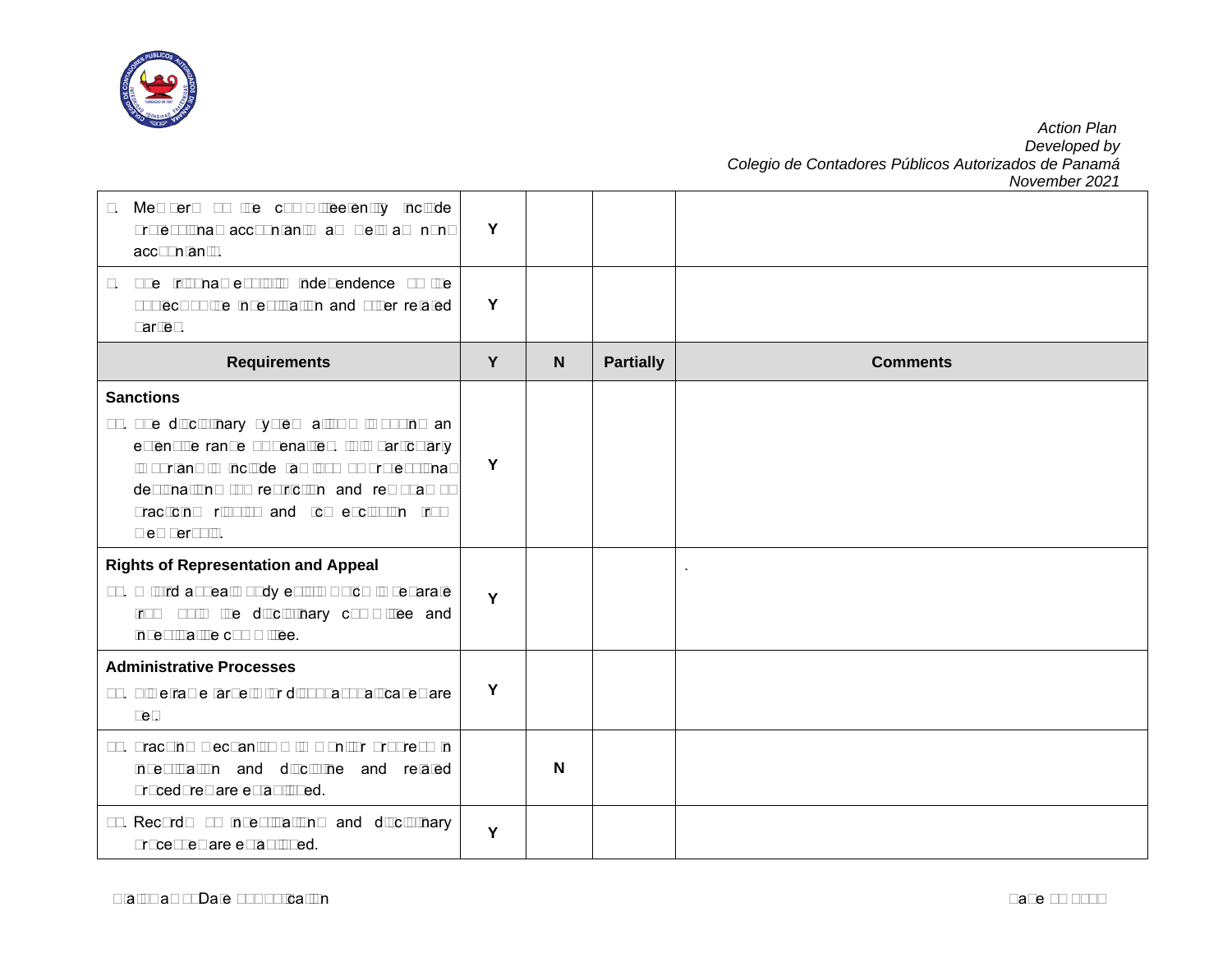

| <b>Public Interest Considerations</b><br>15. Activities are supported to ensure that the<br>public is aware that an investigative and<br>disciplinary system exists in the jurisdiction. | Y |   |                  |                 |
|------------------------------------------------------------------------------------------------------------------------------------------------------------------------------------------|---|---|------------------|-----------------|
| 16. A process for the independent review of<br>complaints on which there was no follow-up<br>established.                                                                                | Y |   |                  |                 |
| 17. The results of the investigative and disciplinary<br>proceedings are made available to the public.                                                                                   | Y |   |                  |                 |
| <b>Requirements</b>                                                                                                                                                                      | Y | N | <b>Partially</b> | <b>Comments</b> |
|                                                                                                                                                                                          |   |   |                  |                 |
| <b>Liaison with Outside Bodies</b><br>18. There is an appropriate process for liaison with<br>outside bodies on possible involvement in<br>serious crimes and offences.                  | Y |   |                  |                 |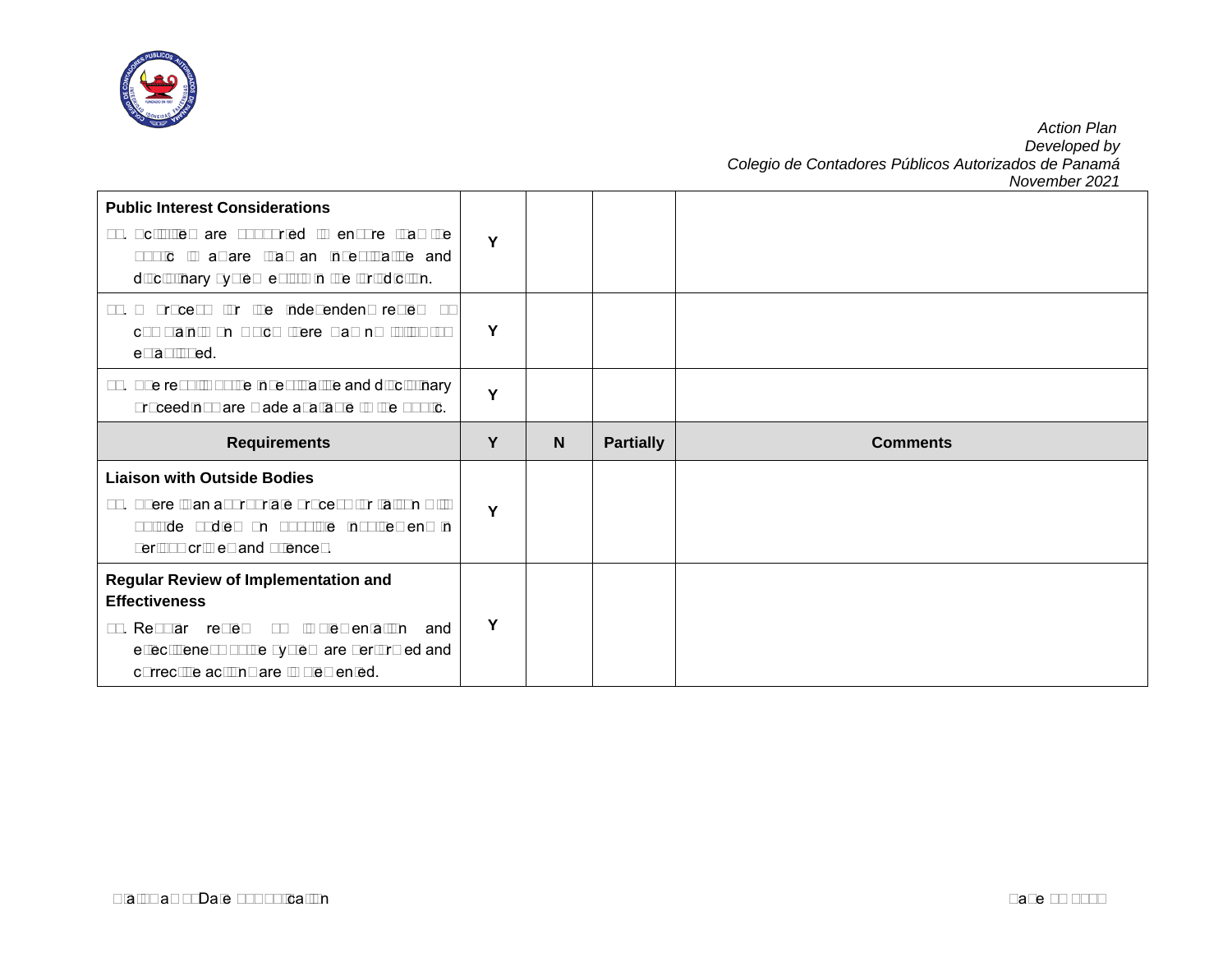

**Action Plan Subject:** SMO 7–International Financial Reporting Standards and Other Pronouncements issued by the IASB **Action Plan Objective:** *Enhance Implementation of IFRS*

## *Background:*

In Panama, the practice is the adoption of international standards as a whole.

The JTC is the regulatory body established by law, responsible for the disseminate, promote and promulgate the standards and regulations in Panama, for which they have created the National Financial Accounting and Auditing Technical Standards Commission (NOCOFIN) on July 10, 1986. NOCOFIN is composed by members from different APA's and two of the main prestigious Universities in our country; all of them, CPA's. Currently, three members of CCPAP are include in NOCOFIN. One of them, is the Vice President of NOCOFIN.

IFRSs were adopted in Panama, as they were incorporated by the Panamanian Republic as a national statutory requirement through the implementation of the Law 6 of February 2, 2005, which mainly stipules that the IFRS´s adopted will be the most recent version as of that date, plus any subsequent change or modification that can occur in the future.

IFRSs adoption was a mandatory requirement for banks and stock market entities in Panama since 2000.

These segments are very knowledgeable of the application of IFRSs and the Public Accounting Firms that audit these Banks and Public Entities are very capable practitioners with vast experience auditing IFRS financial statements. Large companies have been forced since 2002 by their financial institutions to apply IFRSs to obtain financing so these entities are also very capable in IFRS reporting.

A key area of challenge is the small and medium businesses in Panama which have not required financing to subsist, and therefore have not yet adopted IFRS.

IFRS and IFRS for SME's are always included in the annual training program of the CCPAP.

CCPAP will keep doing their best efforts to support the JTC through the process of strengthening the effective use and application of IFRSs in the country.

CCPAP includes in its annual continuing education program, training seminars and workshops focusing on compliance with IFRS and IFRS for SME's.

## *Low – Medium Influence / Medium Gap*

*Active involvement in the promotion of IFRS but less power to influence governmental officials in the convergence process to IFRS's.*

*Lack of resources from medium and small businesses to fund the implementation process.*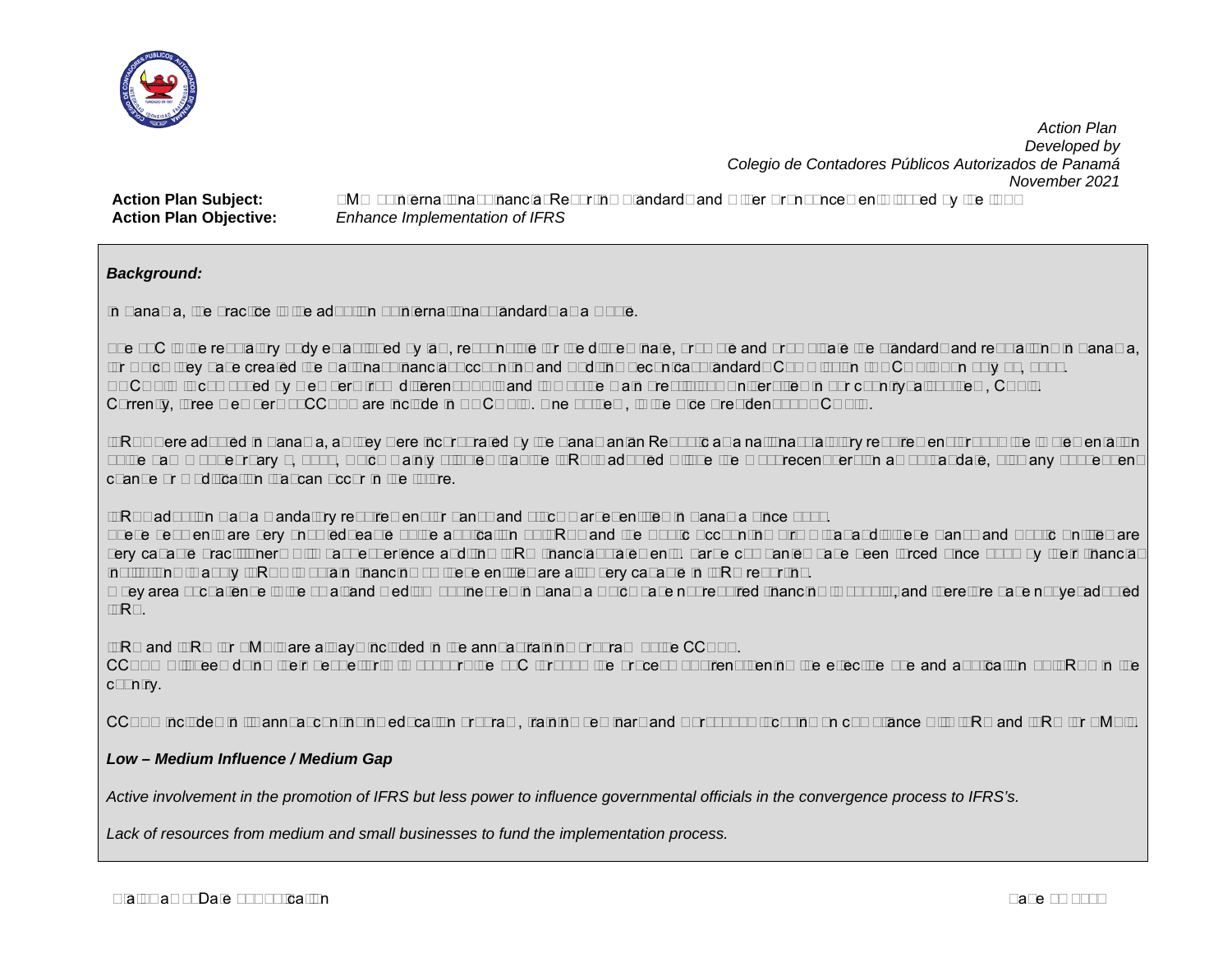

|    |                                                                                        |                                                                                                                                                                                                                                                                                                                                                                                    |                                  |                       | November 2021                                                                                                                                    |  |  |  |  |  |
|----|----------------------------------------------------------------------------------------|------------------------------------------------------------------------------------------------------------------------------------------------------------------------------------------------------------------------------------------------------------------------------------------------------------------------------------------------------------------------------------|----------------------------------|-----------------------|--------------------------------------------------------------------------------------------------------------------------------------------------|--|--|--|--|--|
| #  | <b>Start Date</b>                                                                      | <b>Actions</b>                                                                                                                                                                                                                                                                                                                                                                     | <b>Completion</b><br><b>Date</b> | <b>Responsibility</b> | <b>Resource</b>                                                                                                                                  |  |  |  |  |  |
|    | Promotion of Adoption and the Implementation of IFRS's and IFRS's for SMEs (COMPLETED) |                                                                                                                                                                                                                                                                                                                                                                                    |                                  |                       |                                                                                                                                                  |  |  |  |  |  |
| 1. | Ongoing                                                                                | Inclusion in our website of topics on regard of the<br>implementation of the IFRS's and IFRS's for SMEs.                                                                                                                                                                                                                                                                           | Ongoing                          | <b>CCPAP</b>          | <b>CCPAP - ISC</b>                                                                                                                               |  |  |  |  |  |
| 2. | May.2018                                                                               | Retake IFRS for SME's Workshops (24 hours training), updating<br>the training tools provided by the World Bank and incorporating<br>one international trainer, to emphasize on the need for an<br>obligation of Small and Medium Enterprises in adopting and<br>implementing IFRS for SMEs. CCPAP keeps incorporating in<br>their annual seminar program, IFRS and IFRS for SME's. | Oct.2018                         | <b>CCPAP</b>          | -BOD CCPAP<br>-JTC<br>-Regulatory Entities<br>(SIB de Panamá,<br>Superintendencia de<br>Seguros, Comisión<br>Nacional de Valores,<br>etc.        |  |  |  |  |  |
| 3. | May.2018                                                                               | Promote with the JTC, the establishment as a requirement that<br>regulatory entities must oversee the compliance of banking,<br>listed and large entities with IFRS. Work with JTC to discuss<br>manners in which the organization can oversee compliance of<br>small and medium sized companies with the adoption of IFRS<br>for SMEs.                                            | Jun.2019                         | <b>CCPAP</b>          | <b>BOD CCPAP</b><br>-JTC<br>-Regulatory Entities<br>(SIB de Panamá,<br>Superintendencia de<br>Seguros, Comisión<br>Nacional de Valores,<br>etc.  |  |  |  |  |  |
| 4. | Jul.2018                                                                               | CCPAP develop a program for training regulatory entities in the<br>necessary techniques and skills of compliance supervision.                                                                                                                                                                                                                                                      | Oct.2018                         | <b>CCPAP</b>          | <b>BOD CCPAP</b><br>-JTC<br>-Regulatory Entities<br>(SIB de Panamá,<br>Superintendencia de<br>Seguros, Comisión<br>Nacional de Valores,<br>etc.) |  |  |  |  |  |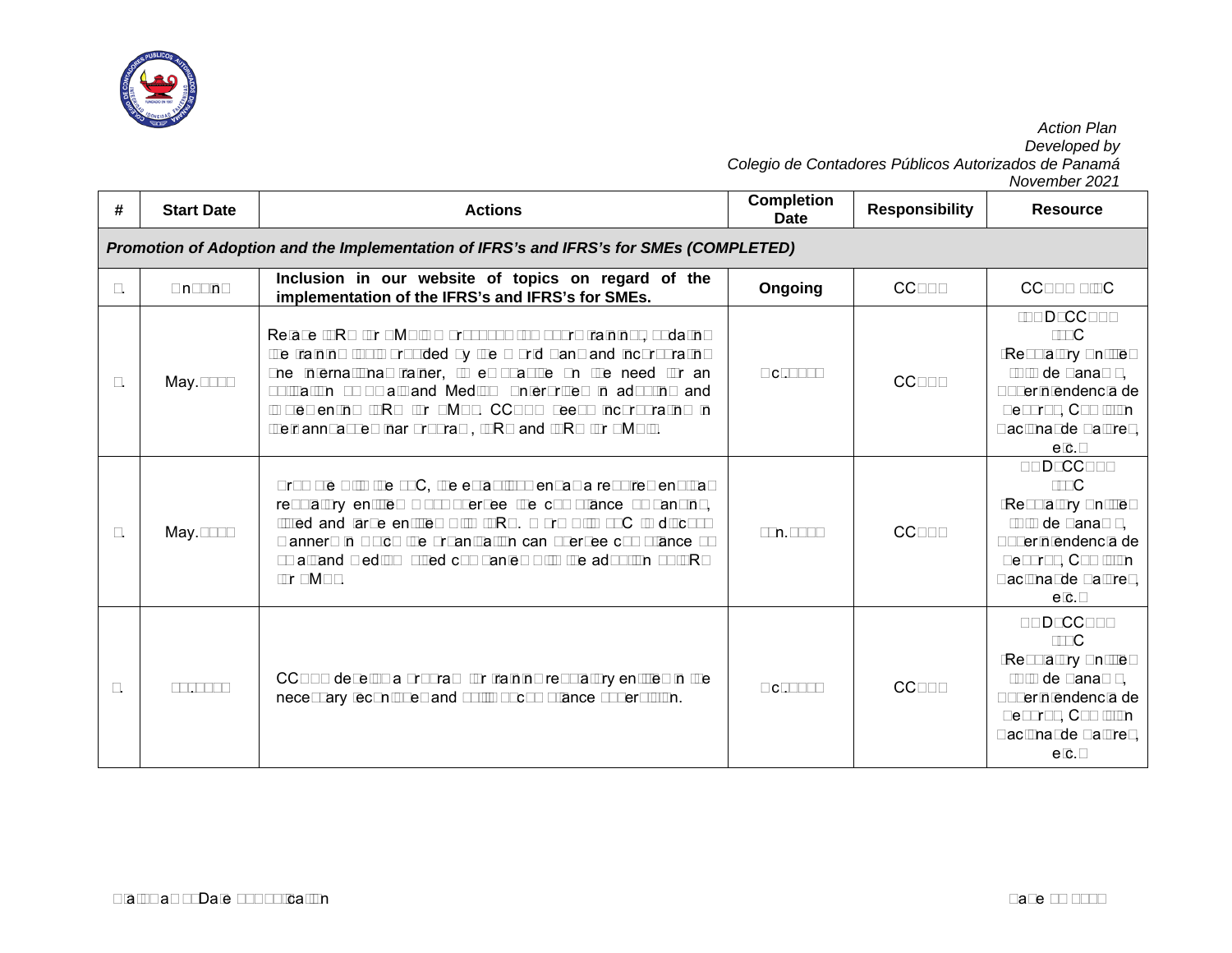

*Colegio de Contadores Públicos Autorizados de Panamá November 2021* 5. Nov.2018 Provide a massive training to regulatory entities to strengthen Their supervision skills.<br>their supervision skills. BOD\_CCPAP -JTC -Regulatory Entities (SIB de Panamá, Superintendencia de Seguros, Comisión Nacional de Valores, etc.) *Enhancement to Educational System to Further IFRS Knowledge and Implementation* 6. Apr.2018 **Promote with the MEDUCA, the incorporation of IFRSs in the curriculum of the accounting subject on public and private schools: 1. Develop a study plan incorporating IFRSs concept. 2. Establish a pilot project program, selecting two wellknown accounting schools and implementing. 3. Evaluate the results of the application and perform required adjustments. 4. Standardized the implementation of the application to all public and private schools. 5. Establish a training program. Ongoing** CCPAP -BOD CCPAP  $7.$  Jun.2018 Promote through the JTC in collaboration with UNESCPA and other local universities, the inclusion of IFRS and IFRS for SME's in the curricular academic accounting program for the Country: 1. Identify and review the various areas of study of the professional accountancy education program, and structure a proposal to incorporate IFRS and IFRS for SME's. 2. Review and approve the proposal with the CCPAP's Education Commission (CCPAP-EC). 3. Encourage the implementation of changes through all universities that have accounting programs. Oct.2018 CCPAP -BOD\_CCPAP, CCPAP – EC, JTC, UNESCPA

4. Establish a training program.

 *Action Plan Developed by*